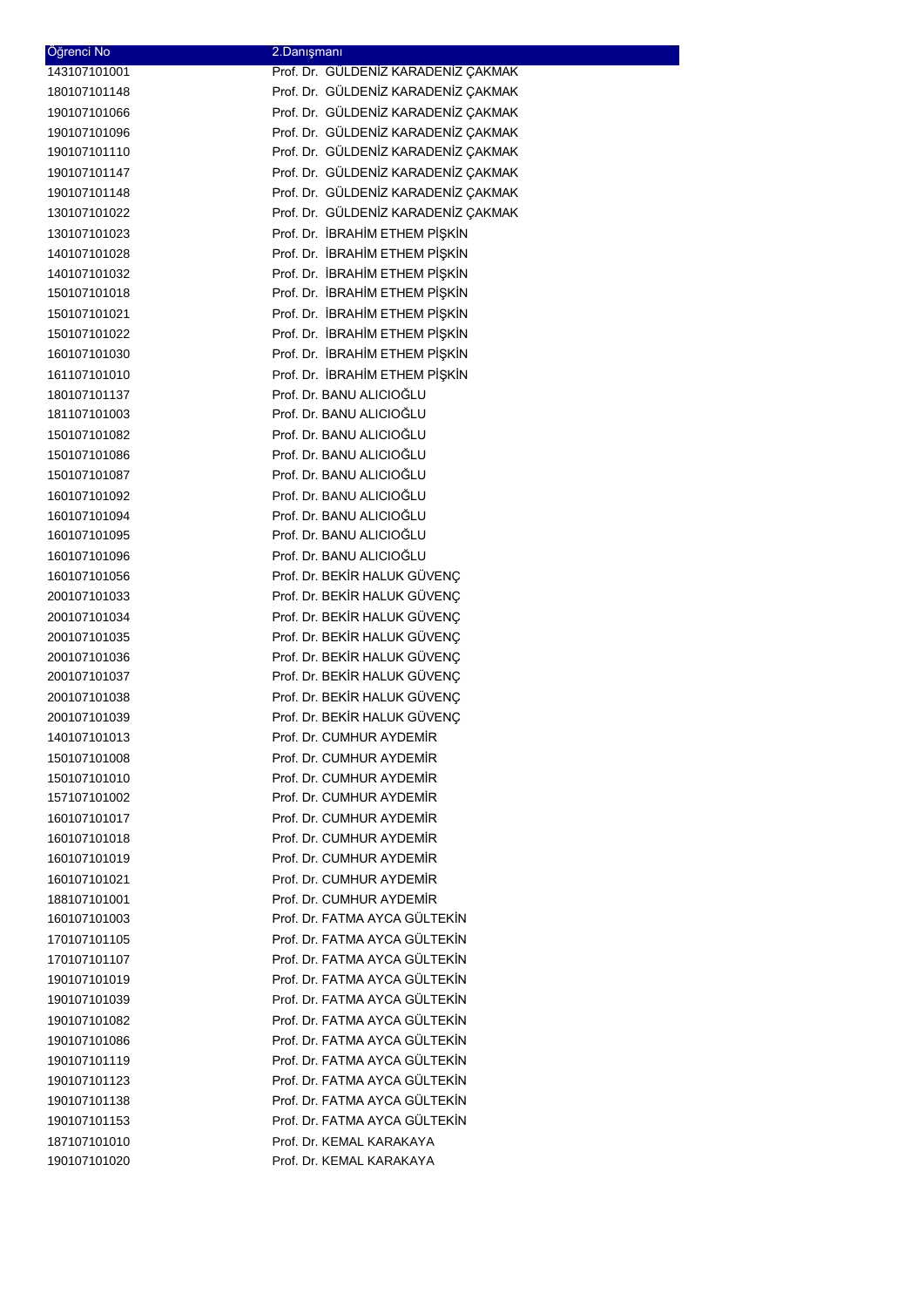Prof. Dr. KEMAL KARAKAYA Prof. Dr. KEMAL KARAKAYA Prof. Dr. KEMAL KARAKAYA 190107101061 Prof. Dr. KEMAL KARAKAYA Prof. Dr. KEMAL KARAKAYA 190107101131 Prof. Dr. KEMAL KARAKAYA Prof. Dr. MEHMET ARASLI Prof. Dr. MEHMET ARASLI Prof. Dr. MEHMET ARASLI 161107101001 Prof. Dr. MEHMET ARASLI Prof. Dr. NİHAL PİŞKİN Prof. Dr. NİHAL PİŞKİN Prof. Dr. NİHAL PİŞKİN Prof. Dr. NİHAL PİŞKİN Prof. Dr. NİHAL PİŞKİN Prof. Dr. NİHAL PİŞKİN Prof. Dr. NİHAL PİŞKİN Prof. Dr. NİHAL PİŞKİN Prof. Dr. ŞANSER GÜL Prof. Dr. ŞANSER GÜL Prof. Dr. ŞANSER GÜL Prof. Dr. ŞANSER GÜL 190107101091 Prof. Dr. ŞANSER GÜL Prof. Dr. ŞANSER GÜL Prof. Dr. ŞANSER GÜL 190107101156 Prof. Dr. ŞANSER GÜL Prof. Dr.SILAY CANTÜRK UĞURBAŞ Prof. Dr.SILAY CANTÜRK UĞURBAŞ Prof. Dr.SILAY CANTÜRK UĞURBAŞ Prof. Dr.SILAY CANTÜRK UĞURBAŞ Prof. Dr.SILAY CANTÜRK UĞURBAŞ Prof. Dr.SILAY CANTÜRK UĞURBAŞ Prof. Dr.SILAY CANTÜRK UĞURBAŞ Prof. Dr.SILAY CANTÜRK UĞURBAŞ Prof. Dr.SILAY CANTÜRK UĞURBAŞ Prof. Dr.SILAY CANTÜRK UĞURBAŞ Prof.Dr. FERİT AKGÜL Prof.Dr. FERİT AKGÜL Prof.Dr. FERİT AKGÜL Prof.Dr. FERİT AKGÜL Prof.Dr. FERİT AKGÜL Prof.Dr. FERİT AKGÜL Prof.Dr. FERİT AKGÜL Prof.Dr. FERİT AKGÜL Prof.Dr. FERİT AKGÜL Prof.Dr. AHMET BAYAR Prof.Dr. AHMET BAYAR Prof.Dr. AHMET BAYAR Prof.Dr. AHMET BAYAR Prof.Dr. AHMET BAYAR Prof.Dr. AHMET BAYAR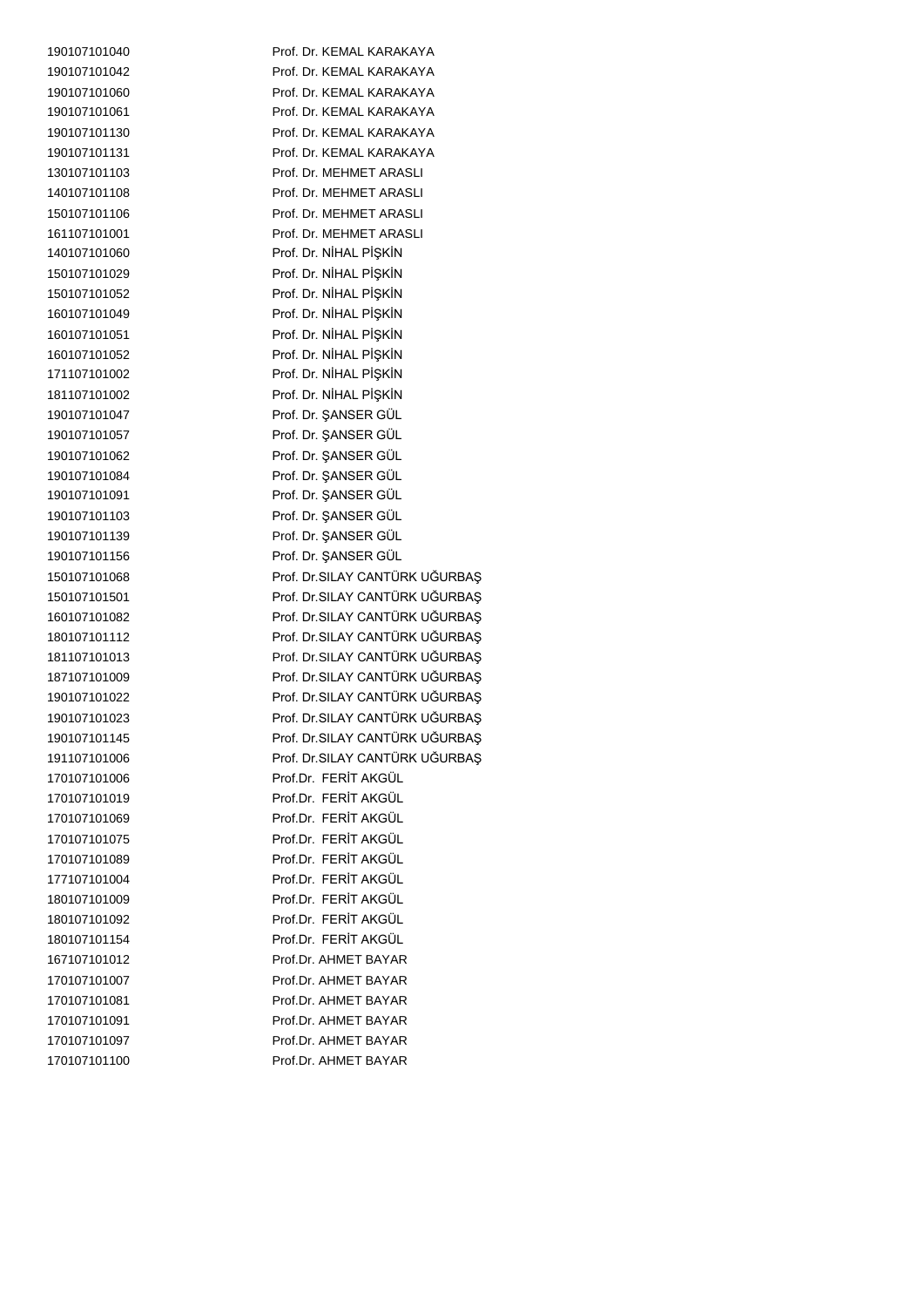Prof.Dr. AHMET BAYAR Prof.Dr. AHMET BAYAR Prof.Dr. AHMET BAYAR 181107101007 Prof.Dr. AHMET DURSUN Prof.Dr. AHMET EKSAL KARGI Prof.Dr. AHMET EKSAL KARGI Prof.Dr. AHMET EKSAL KARGI Prof.Dr. AHMET EKSAL KARGI Prof.Dr. AHMET EKSAL KARGI Prof.Dr. AHMET EKSAL KARGI Prof.Dr. AHMET EKSAL KARGI Prof.Dr. AHMET EKSAL KARGI Prof.Dr. AHMET EKSAL KARGI Prof.Dr. AYÇA GÖRKEM MUNGAN Prof.Dr. AYÇA GÖRKEM MUNGAN Prof.Dr. AYÇA GÖRKEM MUNGAN Prof.Dr. AYÇA GÖRKEM MUNGAN Prof.Dr. AYÇA GÖRKEM MUNGAN Prof.Dr. AYÇA GÖRKEM MUNGAN Prof.Dr. AYÇA GÖRKEM MUNGAN Prof.Dr. AYKUT BARUT Prof.Dr. AYKUT BARUT Prof.Dr. AYKUT BARUT Prof.Dr. AYKUT BARUT Prof.Dr. AYKUT BARUT Prof.Dr. AYKUT BARUT Prof.Dr. AYKUT BARUT Prof.Dr. AYKUT BARUT Prof.Dr. BANU DOĞAN GÜN Prof.Dr. BANU DOĞAN GÜN Prof.Dr. BANU DOĞAN GÜN Prof.Dr. BANU DOĞAN GÜN Prof.Dr. BANU DOĞAN GÜN Prof.Dr. BANU DOĞAN GÜN Prof.Dr. BANU DOĞAN GÜN Prof.Dr. BANU DOĞAN GÜN Prof.Dr. BANU DOĞAN GÜN Prof.Dr. BİLGİN KADRİ ARIBAŞ Prof.Dr. BİLGİN KADRİ ARIBAŞ Prof.Dr. BİLGİN KADRİ ARIBAŞ Prof.Dr. BİLGİN KADRİ ARIBAŞ Prof.Dr. BİLGİN KADRİ ARIBAŞ Prof.Dr. BİLGİN KADRİ ARIBAŞ Prof.Dr. BİLGİN KADRİ ARIBAŞ Prof.Dr. BURAK BAHADIR Prof.Dr. BURAK BAHADIR Prof.Dr. BURAK BAHADIR Prof.Dr. BURAK BAHADIR Prof.Dr. BURAK BAHADIR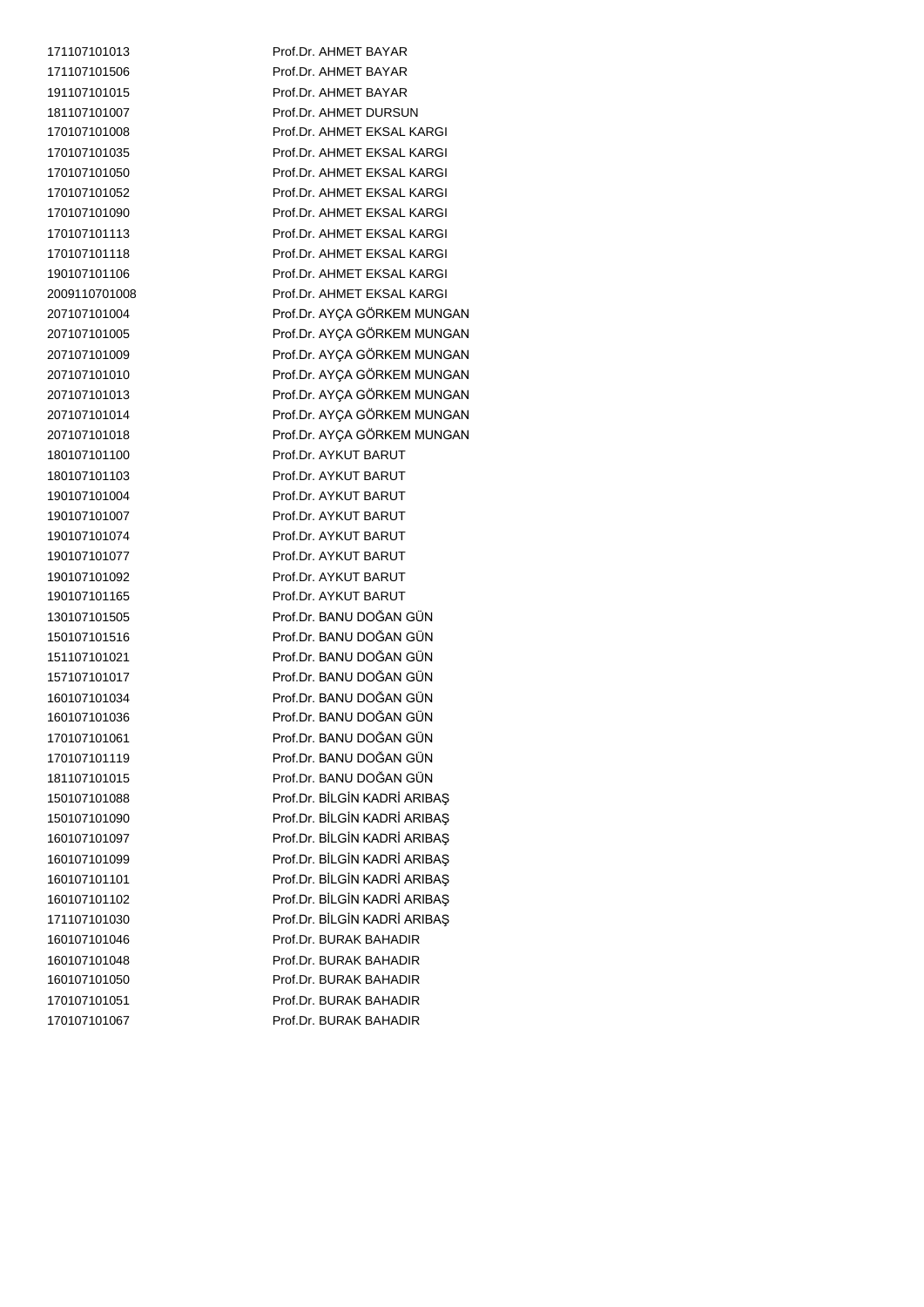Prof.Dr. BURAK BAHADIR Prof.Dr. BÜLENT AKDUMAN Prof.Dr. BÜLENT AKDUMAN 160107101072 Prof.Dr. BÜLENT AKDUMAN Prof.Dr. BÜLENT AKDUMAN Prof.Dr. BÜLENT AKDUMAN Prof.Dr. BÜLENT AKDUMAN Prof.Dr. EMİNE YILMAZ CAN Prof.Dr. EMİNE YILMAZ CAN Prof.Dr. EMİNE YILMAZ CAN Prof.Dr. EROL AKTUNÇ Prof.Dr. EROL AKTUNÇ Prof.Dr. EROL AKTUNÇ Prof.Dr. EROL AKTUNÇ Prof.Dr. EROL AKTUNÇ Prof.Dr. EROL AKTUNÇ Prof.Dr. EROL AKTUNÇ Prof.Dr. EROL AKTUNÇ Prof.Dr. EROL AKTUNÇ Prof.Dr. FERRUH NİYAZİ AYOĞLU Prof.Dr. FERRUH NİYAZİ AYOĞLU Prof.Dr. FERRUH NİYAZİ AYOĞLU Prof.Dr. FERRUH NİYAZİ AYOĞLU Prof.Dr. FERRUH NİYAZİ AYOĞLU Prof.Dr. FERRUH NİYAZİ AYOĞLU Prof.Dr. FERRUH NİYAZİ AYOĞLU Prof.Dr. FERRUH NİYAZİ AYOĞLU Prof.Dr. FİGEN BARUT DOKUYUCU Prof.Dr. FİGEN BARUT DOKUYUCU Prof.Dr. FİGEN BARUT DOKUYUCU Prof.Dr. FİGEN BARUT DOKUYUCU Prof.Dr. FİGEN BARUT DOKUYUCU Prof.Dr. FİGEN BARUT DOKUYUCU Prof.Dr. FİGEN BARUT DOKUYUCU Prof.Dr. FÜSUN CÖMERT Prof.Dr. FÜSUN CÖMERT Prof.Dr. FÜSUN CÖMERT Prof.Dr. FÜSUN CÖMERT Prof.Dr. FÜSUN CÖMERT Prof.Dr. FÜSUN CÖMERT Prof.Dr. FÜSUN CÖMERT Prof.Dr. GÜNNUR ÖZBAKIŞ DENGİZ Prof.Dr. GÜNNUR ÖZBAKIŞ DENGİZ Prof.Dr. GÜNNUR ÖZBAKIŞ DENGİZ Prof.Dr. GÜNNUR ÖZBAKIŞ DENGİZ Prof.Dr. GÜNNUR ÖZBAKIŞ DENGİZ Prof.Dr. GÜNNUR ÖZBAKIŞ DENGİZ Prof.Dr. GÜNNUR ÖZBAKIŞ DENGİZ Prof.Dr. GÜNNUR ÖZBAKIŞ DENGİZ Prof.Dr. GÜVEN ÇELEBİ Prof.Dr. GÜVEN ÇELEBİ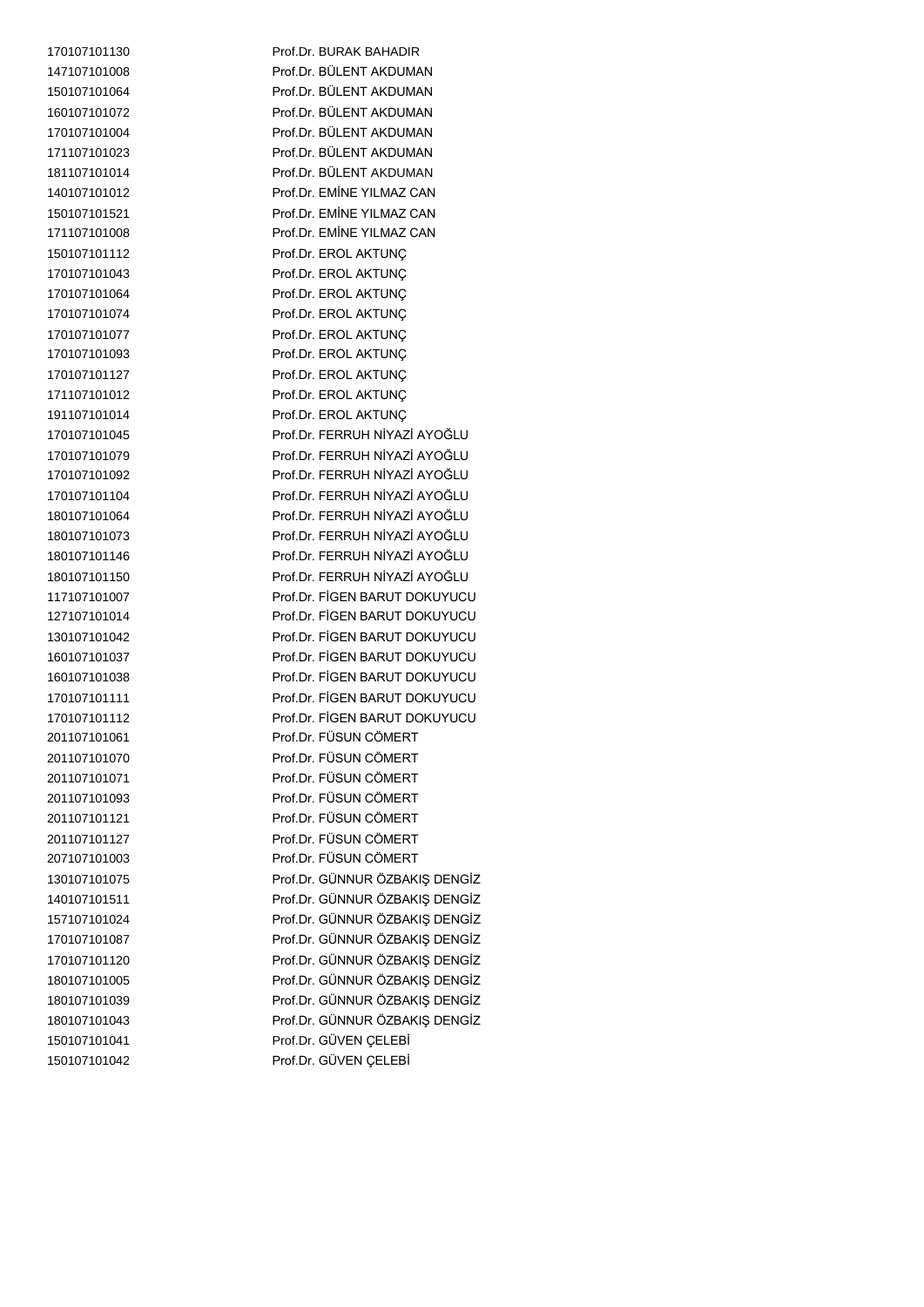Prof.Dr. GÜVEN ÇELEBİ Prof.Dr. GÜVEN ÇELEBİ Prof.Dr. GÜVEN ÇELEBİ Prof.Dr. GÜVEN ÇELEBİ 171107101001 Prof.Dr. GÜVEN CELEBİ Prof.Dr. GÜVEN ÇELEBİ Prof.Dr. GÜVEN ÇELEBİ Prof.Dr. HALE SAYAN ÖZAÇMAK Prof.Dr. HİLAL PERİ AYOĞLU Prof.Dr. HİLAL PERİ AYOĞLU Prof.Dr. HİLAL PERİ AYOĞLU Prof.Dr. HİLAL PERİ AYOĞLU Prof.Dr. HİLAL PERİ AYOĞLU Prof.Dr. HİLAL PERİ AYOĞLU Prof.Dr. HİLAL PERİ AYOĞLU Prof.Dr. HİLAL PERİ AYOĞLU Prof.Dr. HÜSEYİN ENGİN Prof.Dr. HÜSEYİN ENGİN Prof.Dr. HÜSEYİN ENGİN Prof.Dr. HÜSEYİN ENGİN Prof.Dr. HÜSEYİN ENGİN Prof.Dr. HÜSEYİN ENGİN Prof.Dr. HÜSEYİN ENGİN Prof.Dr. HÜSEYİN ENGİN 180107101139 Prof.Dr. HÜSEYİN ENGİN Prof.Dr. HÜSEYİN TUĞRUL ATASOY Prof.Dr. HÜSEYİN TUĞRUL ATASOY Prof.Dr. HÜSEYİN TUĞRUL ATASOY Prof.Dr. HÜSEYİN TUĞRUL ATASOY Prof.Dr. HÜSEYİN TUĞRUL ATASOY Prof.Dr. HÜSEYİN TUĞRUL ATASOY Prof.Dr. HÜSEYİN TUĞRUL ATASOY Prof.Dr. HÜSEYİN TUĞRUL ATASOY Prof.Dr. LEVENT ATİK Prof.Dr. LEVENT ATİK Prof.Dr. LEVENT ATİK Prof.Dr. LEVENT ATİK Prof.Dr. LEVENT ATİK Prof.Dr. LEVENT ATİK Prof.Dr. LEVENT ATİK Prof.Dr. LEVENT ATİK Prof.Dr. LEVENT ATİK Prof.Dr. LEVENT ATİK Prof.Dr. MEHMET ALİ KURÇER Prof.Dr. MEHMET ALİ KURÇER Prof.Dr. MEHMET ALİ KURÇER Prof.Dr. MEHMET ALİ KURÇER Prof.Dr. MEHMET ALİ KURÇER Prof.Dr. MEHMET ALİ KURÇER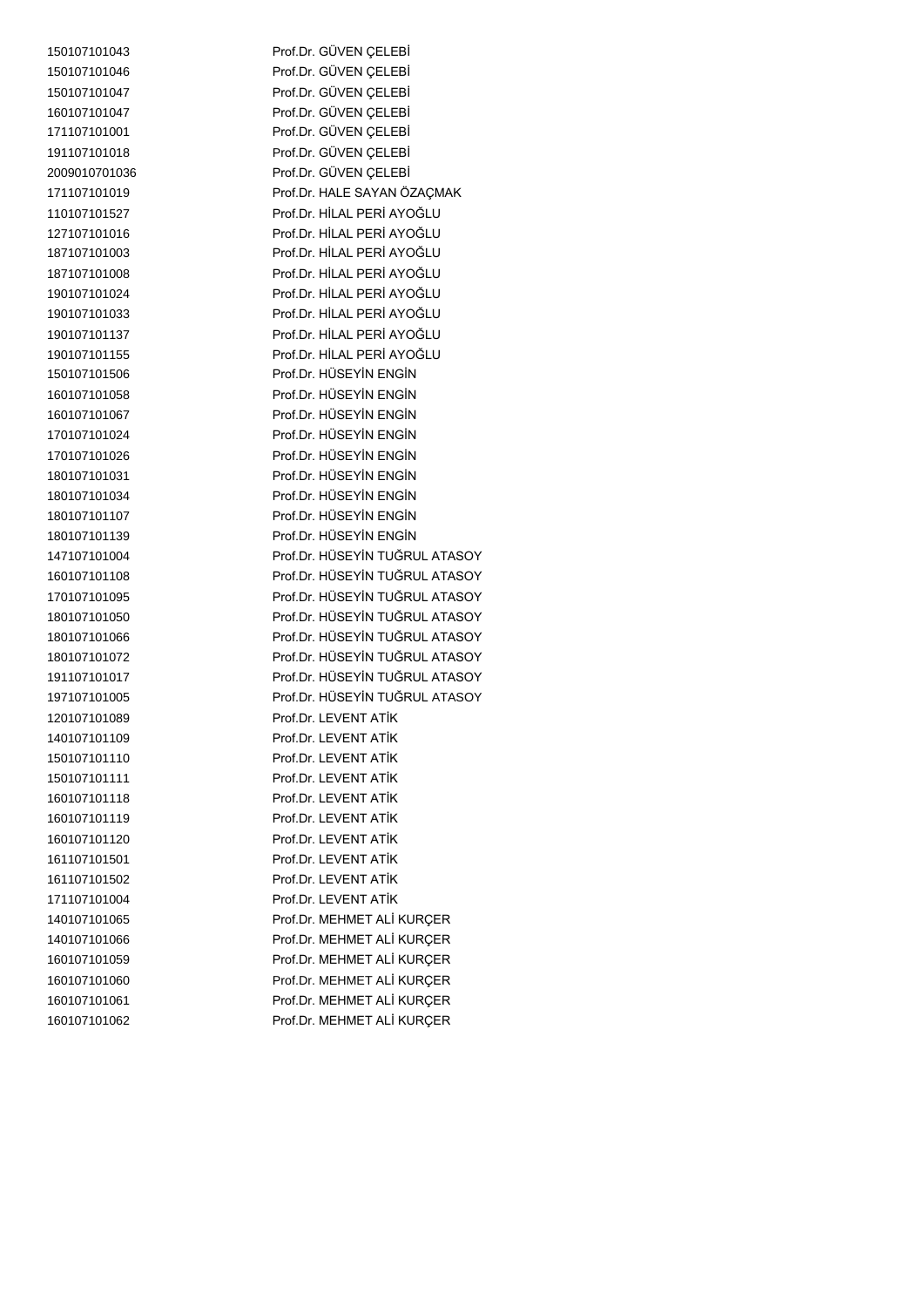Prof.Dr. MEHMET ALİ KURÇER Prof.Dr. MEHMET ALİ KURÇER Prof.Dr. MEHMET ALİ KURÇER Prof.Dr. MEHMET İBRAHİM HARMA Prof.Dr. MEHMET İBRAHİM HARMA Prof.Dr. MEHMET İBRAHİM HARMA Prof.Dr. MEHMET İBRAHİM HARMA Prof.Dr. MEHMET İBRAHİM HARMA Prof.Dr. MEHMET İBRAHİM HARMA Prof.Dr. MEHMET İBRAHİM HARMA Prof.Dr. MEHMET İBRAHİM HARMA Prof.Dr. MEHMET İBRAHİM HARMA Prof.Dr. MURAT KALAYCI Prof.Dr. MURAT KALAYCI Prof.Dr. MURAT KALAYCI Prof.Dr. MURAT KALAYCI Prof.Dr. MURAT KALAYCI Prof.Dr. MURAT KALAYCI Prof.Dr. MURAT KALAYCI 190107101157 Prof.Dr. MURAT KALAYCI Prof.Dr. MUSTAFA CÖMERT Prof.Dr. MUSTAFA CÖMERT Prof.Dr. MUSTAFA CÖMERT Prof.Dr. MUSTAFA CÖMERT Prof.Dr. MUSTAFA CÖMERT Prof.Dr. MUSTAFA CÖMERT Prof.Dr. MUSTAFA CÖMERT Prof.Dr. MÜGE HARMA Prof.Dr. MÜGE HARMA Prof.Dr. MÜGE HARMA Prof.Dr. MÜGE HARMA Prof.Dr. MÜGE HARMA Prof.Dr. MÜGE HARMA Prof.Dr. MÜGE HARMA Prof.Dr. MÜGE HARMA Prof.Dr. MÜGE MELTEM TOR Prof.Dr. MÜGE MELTEM TOR Prof.Dr. MÜGE MELTEM TOR Prof.Dr. MÜGE MELTEM TOR Prof.Dr. MÜGE MELTEM TOR Prof.Dr. MÜGE MELTEM TOR 180107101116 Prof.Dr. MÜGE MELTEM TOR Prof.Dr. MÜGE MELTEM TOR Prof.Dr. NECMETTİN AYDIN MUNGAN Prof.Dr. NECMETTİN AYDIN MUNGAN Prof.Dr. NECMETTİN AYDIN MUNGAN Prof.Dr. NECMETTİN AYDIN MUNGAN Prof.Dr. NECMETTİN AYDIN MUNGAN Prof.Dr. NECMETTİN AYDIN MUNGAN Prof.Dr. NECMETTİN AYDIN MUNGAN Prof.Dr. NECMETTİN AYDIN MUNGAN Prof.Dr. NEJAT DEMİRCAN Prof.Dr. NEJAT DEMİRCAN Prof.Dr. NEJAT DEMİRCAN 170107101017 Prof.Dr. NEJAT DEMİRCAN Prof.Dr. NEJAT DEMİRCAN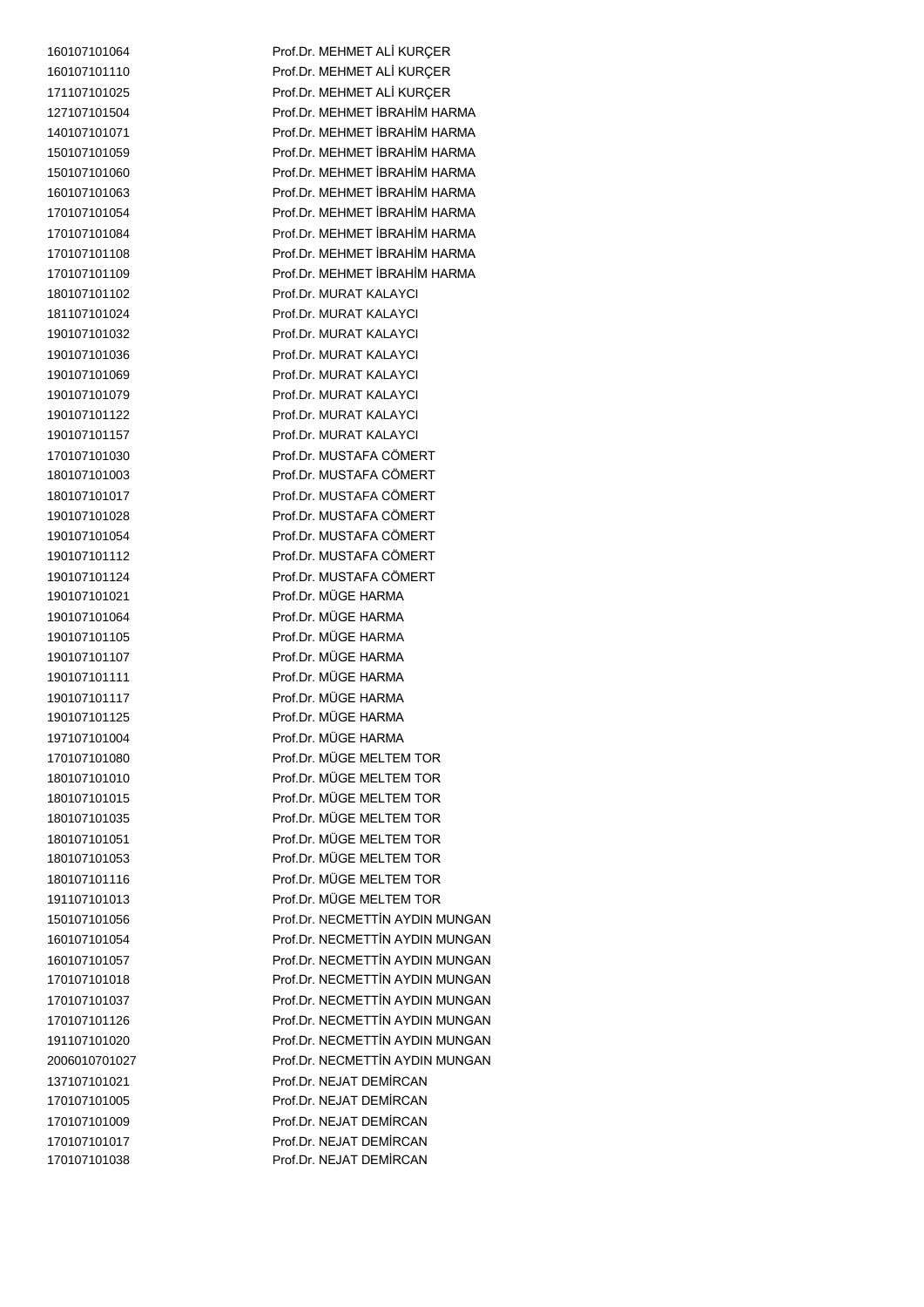Prof.Dr. NEJAT DEMİRCAN Prof.Dr. NEJAT DEMİRCAN Prof.Dr. NEJAT DEMİRCAN 187107101006 Prof.Dr. NEJAT DEMİRCAN Prof.Dr. NURAY ATASOY Prof.Dr. NURAY ATASOY Prof.Dr. NURAY ATASOY Prof.Dr. NURAY ATASOY Prof.Dr. NURAY ATASOY Prof.Dr. NURAY ATASOY Prof.Dr. NURAY ATASOY Prof.Dr. NURAY ATASOY Prof.Dr. NURAY ATASOY Prof.Dr. RAFET KOCA 140107101051 Prof.Dr. RAFET KOCA Prof.Dr. RAFET KOCA Prof.Dr. RAFET KOCA Prof.Dr. RAFET KOCA 171107101006 Prof.Dr. RAFET KOCA Prof.Dr. RAFET KOCA Prof.Dr. RAFET KOCA Prof.Dr. SELÇUK KESER Prof.Dr. SELÇUK KESER Prof.Dr. SELÇUK KESER Prof.Dr. SELÇUK KESER Prof.Dr. SELÇUK KESER Prof.Dr. SELÇUK KESER Prof.Dr. SELDA SARIKAYA 170107101082 Prof.Dr. SELDA SARIKAYA Prof.Dr. SELDA SARIKAYA Prof.Dr. SELDA SARIKAYA Prof.Dr. SELDA SARIKAYA Prof.Dr. SELDA SARIKAYA 180107101134 Prof.Dr. SELDA SARIKAYA Prof.Dr. SELDA SARIKAYA Prof.Dr. SELİM AYDEMİR Prof.Dr. SELİM AYDEMİR Prof.Dr. SELİM AYDEMİR Prof.Dr. SELİM AYDEMİR Prof.Dr. SELİM AYDEMİR Prof.Dr. SELİM AYDEMİR Prof.Dr. SELİM AYDEMİR Prof.Dr. SELİM AYDEMİR Prof.Dr. SUAT HAYRİ UĞURBAŞ Prof.Dr. SUAT HAYRİ UĞURBAŞ Prof.Dr. SUAT HAYRİ UĞURBAŞ Prof.Dr. SUAT HAYRİ UĞURBAŞ Prof.Dr. SUAT HAYRİ UĞURBAŞ Prof.Dr. SUAT HAYRİ UĞURBAŞ Prof.Dr. SUAT HAYRİ UĞURBAŞ Prof.Dr. SUAT HAYRİ UĞURBAŞ Prof.Dr. ŞEHMUS ERTOP Prof.Dr. ŞEHMUS ERTOP Prof.Dr. ŞEHMUS ERTOP 180107101047 Prof.Dr. ŞEHMUS ERTOP 180107101052 Prof.Dr. ŞEHMUS ERTOP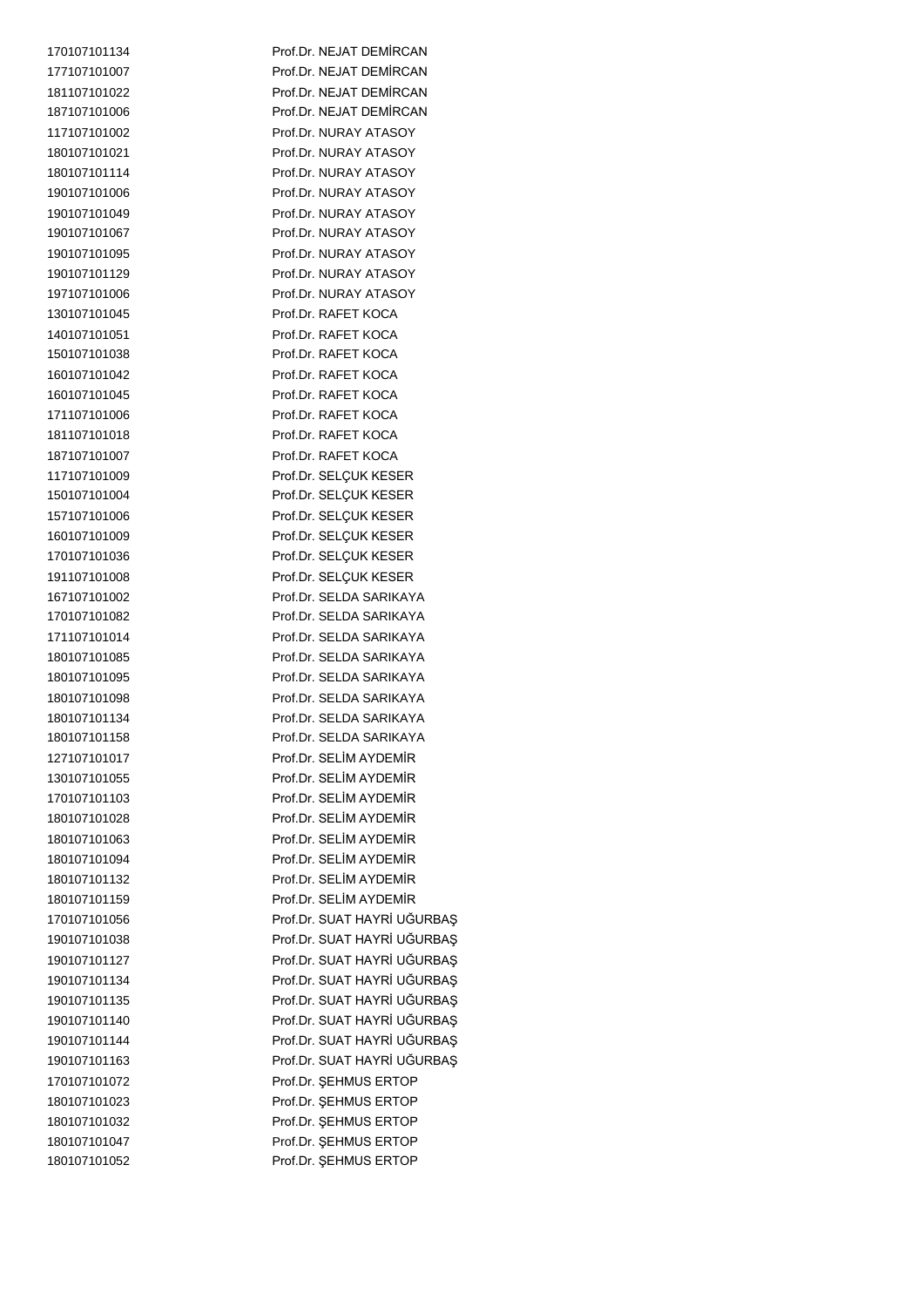| 180107101057                 | Prof.Dr. SEHMUS ERTOP                              |
|------------------------------|----------------------------------------------------|
| 180107101084                 | Prof.Dr. ŞEHMUS ERTOP                              |
| 180107101087                 | Prof.Dr. SEHMUS ERTOP                              |
| 167107101013                 | Prof.Dr. ŞENAY ÖZDOLAP                             |
| 170107101011                 | Prof.Dr. ŞENAY ÖZDOLAP                             |
| 170107101125                 | Prof.Dr. ŞENAY ÖZDOLAP                             |
| 180107101054                 | Prof.Dr. ŞENAY ÖZDOLAP                             |
| 180107101090                 | Prof.Dr. ŞENAY ÖZDOLAP                             |
| 180107101113                 | Prof.Dr. ŞENAY ÖZDOLAP                             |
| 180107101160                 | Prof.Dr. ŞENAY ÖZDOLAP                             |
| 171107101007                 | Prof.Dr. ŞENAY ÖZDOLAP                             |
| 160107101066                 | Prof.Dr. TANER BAYRAKTAROĞLU                       |
| 161107101011                 | Prof.Dr. TANER BAYRAKTAROĞLU                       |
| 170107101040                 | Prof.Dr. TANER BAYRAKTAROĞLU                       |
| 180107101033                 | Prof.Dr. TANER BAYRAKTAROĞLU                       |
| 180107101077                 | Prof.Dr. TANER BAYRAKTAROĞLU                       |
| 180107101089                 | Prof.Dr. TANER BAYRAKTAROĞLU                       |
| 180107101096                 | Prof.Dr. TANER BAYRAKTAROĞLU                       |
| 180107101117                 | Prof.Dr. TANER BAYRAKTAROĞLU                       |
| 180107101122                 | Prof.Dr. TANER BAYRAKTAROĞLU                       |
| 180107101140                 | Prof.Dr. TANER BAYRAKTAROĞLU                       |
| 190107101011                 | Prof.Dr. UFUK TÜTÜN                                |
| 190107101015                 | Prof.Dr. UFUK TÜTÜN                                |
| 190107101026                 | Prof.Dr. UFUK TÜTÜN                                |
| 190107101055                 | Prof.Dr. UFUK TÜTÜN                                |
| 190107101059                 | Prof.Dr. UFUK TÜTÜN                                |
| 190107101065                 | Prof.Dr. UFUK TÜTÜN                                |
| 190107101073                 | Prof.Dr. UFUK TÜTÜN                                |
| 190107101093                 | Prof.Dr. UFUK TÜTÜN                                |
| 190107101116                 | Prof.Dr. UFUK TÜTÜN                                |
| 150107101095                 | Prof.Dr. ÜLKÜ ÖZMEN                                |
| 190107101005                 | Prof.Dr. ÜLKÜ ÖZMEN                                |
| 190107101041                 | Prof.Dr. ÜLKÜ ÖZMEN                                |
| 190107101048                 | Prof.Dr. ÜLKÜ ÖZMEN                                |
| 190107101050                 | Prof Dr. Ül KÜ ÖZMEN                               |
| 190107101075                 | Prof.Dr. ÜLKÜ ÖZMEN                                |
| 190107101081                 | Prof.Dr. ÜLKÜ ÖZMEN                                |
| 190107101152                 | Prof.Dr. ÜLKÜ ÖZMEN                                |
| 170107101025                 | Prof.Dr. YÜCEL ÜSTÜNDAĞ                            |
| 180107101011                 | Prof.Dr. YÜCEL ÜSTÜNDAĞ                            |
| 180107101055                 | Prof.Dr. YÜCEL ÜSTÜNDAĞ                            |
| 180107101058                 | Prof.Dr. YÜCEL ÜSTÜNDAĞ                            |
| 180107101059                 | Prof.Dr. YÜCEL ÜSTÜNDAĞ                            |
| 180107101101                 | Prof.Dr. YÜCEL ÜSTÜNDAĞ                            |
| 180107101128                 | Prof.Dr. YÜCEL ÜSTÜNDAĞ                            |
| 191107101003                 | Prof.Dr. YÜCEL ÜSTÜNDAĞ                            |
| 201107101021                 | Doç. Dr. BERRAK GÜVEN                              |
| 201107101027                 | Doç. Dr. BERRAK GÜVEN                              |
| 201107101037                 | Doç. Dr. BERRAK GÜVEN                              |
| 201107101044                 | Doç. Dr. BERRAK GÜVEN                              |
| 201107101045                 | Doç. Dr. BERRAK GÜVEN                              |
| 201107101048                 | Doç. Dr. BERRAK GÜVEN                              |
| 201107101049                 | Doç. Dr. BERRAK GÜVEN                              |
| 201107101050                 | Doç. Dr. BERRAK GÜVEN                              |
| 170107101027<br>170107101114 | Doç. Dr. MUAMMER BİLİCİ<br>Doç. Dr. MUAMMER BİLİCİ |
|                              |                                                    |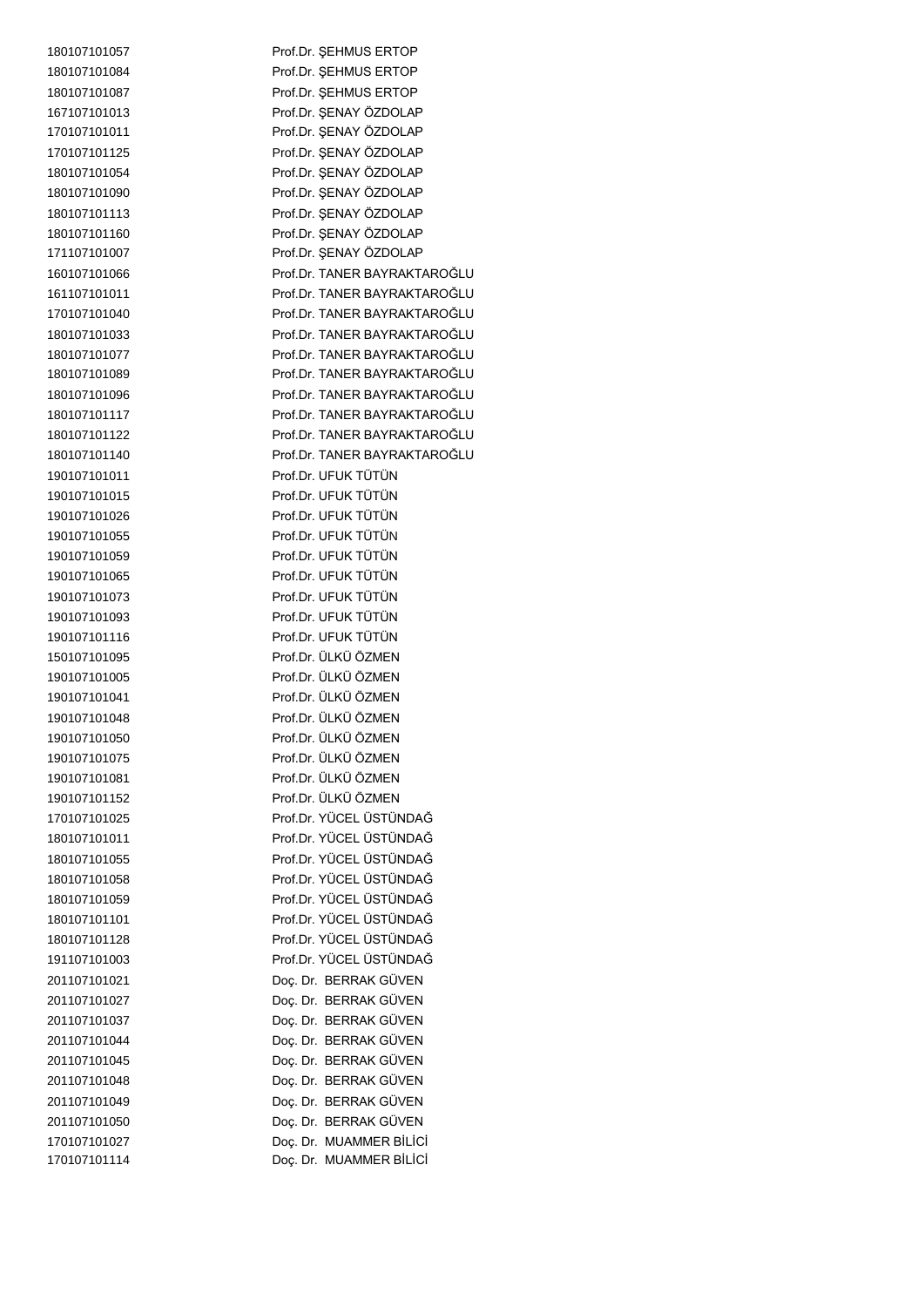| 180107101012 | Doc. Dr. MUAMMER BILICI                       |
|--------------|-----------------------------------------------|
| 180107101020 | Doc. Dr. MUAMMER BİLİCİ                       |
| 180107101046 | Doc. Dr. MUAMMER BİLİCİ                       |
| 180107101060 | Doç. Dr. MUAMMER BİLİCİ                       |
| 180107101124 | Doç. Dr. MUAMMER BİLİCİ                       |
| 187107101001 | Doç. Dr. MUAMMER BİLİCİ                       |
| 161107101505 | Doç. Dr. MURAT SONGÜR                         |
| 170107101003 | Doç. Dr. MURAT SONGÜR                         |
| 170107101021 | Doç. Dr. MURAT SONGÜR                         |
| 170107101029 | Doç. Dr. MURAT SONGÜR                         |
| 170107101098 | Doç. Dr. MURAT SONGÜR                         |
| 170107101099 | Doç. Dr. MURAT SONGÜR                         |
| 170107101131 | Doç. Dr. MURAT SONGÜR                         |
| 171107101011 | Doç. Dr. MURAT SONGÜR                         |
| 181107101020 | Doç. Dr. MURAT SONGÜR                         |
| 151107101016 | Doç. Dr. MUSTAFA UMUT SOMUNCU                 |
| 160107101065 | Doç. Dr. MUSTAFA UMUT SOMUNCU                 |
| 160107101104 | Doç. Dr. MUSTAFA UMUT SOMUNCU                 |
| 180107101029 | Doç. Dr. MUSTAFA UMUT SOMUNCU                 |
| 180107101045 | Doc. Dr. MUSTAFA UMUT SOMUNCU                 |
| 180107101068 | Doç. Dr. MUSTAFA UMUT SOMUNCU                 |
| 180107101121 | Doc. Dr. MUSTAFA UMUT SOMUNCU                 |
| 180107101163 | Doç. Dr. MUSTAFA UMUT SOMUNCU                 |
| 160107101020 | Doç. Dr. Özcan PİŞKİN                         |
| 180107101127 | Doç. Dr. Özcan PİŞKİN                         |
| 180107101162 | Doç. Dr. Özcan PİŞKİN                         |
| 190107101008 | Doç. Dr. Özcan PİŞKİN                         |
| 190107101025 | Doç. Dr. Özcan PİŞKİN                         |
| 190107101068 | Doç. Dr. Özcan PİŞKİN                         |
| 190107101100 | Doç. Dr. Özcan PİŞKİN                         |
| 190107101160 | Doç. Dr. Özcan PİŞKİN                         |
| 140107101113 | Doç. Dr. ÖZGE SARAÇLI                         |
| 140107101116 | Doç. Dr. ÖZGE SARAÇLI                         |
| 147107101006 | Doç. Dr. ÖZGE SARAÇLI                         |
| 150107101113 | Doç. Dr. ÖZGE SARAÇLI                         |
| 150107101117 | Doç. Dr. ÖZGE SARAÇLI                         |
| 181107101004 | Doç. Dr. ÖZGE SARAÇLI                         |
| 140107101056 | Dr. Öğr. Üyesi Ayşe Zeynep YILMAZER KAYATEKİN |
| 160107101023 | Dr. Öğr. Üyesi Ayşe Zeynep YILMAZER KAYATEKİN |
| 170107101132 | Dr. Öğr. Üyesi Ayşe Zeynep YILMAZER KAYATEKİN |
| 180107101001 | Dr. Öğr. Üyesi Ayşe Zeynep YILMAZER KAYATEKİN |
| 180107101013 | Dr. Öğr. Üyesi Ayşe Zeynep YILMAZER KAYATEKİN |
| 180107101067 | Dr. Öğr. Üyesi Ayşe Zeynep YILMAZER KAYATEKİN |
| 180107101120 | Dr. Öğr. Üyesi Ayşe Zeynep YILMAZER KAYATEKİN |
| 160107101031 | Doç. Dr. Bülent ALTINSOY                      |
| 170107101129 | Doç. Dr. Bülent ALTINSOY                      |
| 170107101133 | Doç. Dr. Bülent ALTINSOY                      |
| 180107101061 | Doç. Dr. Bülent ALTINSOY                      |
| 180107101083 | Doç. Dr. Bülent ALTINSOY                      |
| 180107101097 | Doç. Dr. Bülent ALTINSOY                      |
| 180107101110 | Doç. Dr. Bülent ALTINSOY                      |
| 180107101136 | Doç. Dr. Bülent ALTINSOY                      |
| 180107101164 | Doç. Dr. Bülent ALTINSOY                      |
| 140107101025 | Doç. Dr. YUSUF GÜNAY                          |
| 200107101163 | Doç. Dr. YUSUF GÜNAY                          |
| 200107101164 | Doç. Dr. YUSUF GÜNAY                          |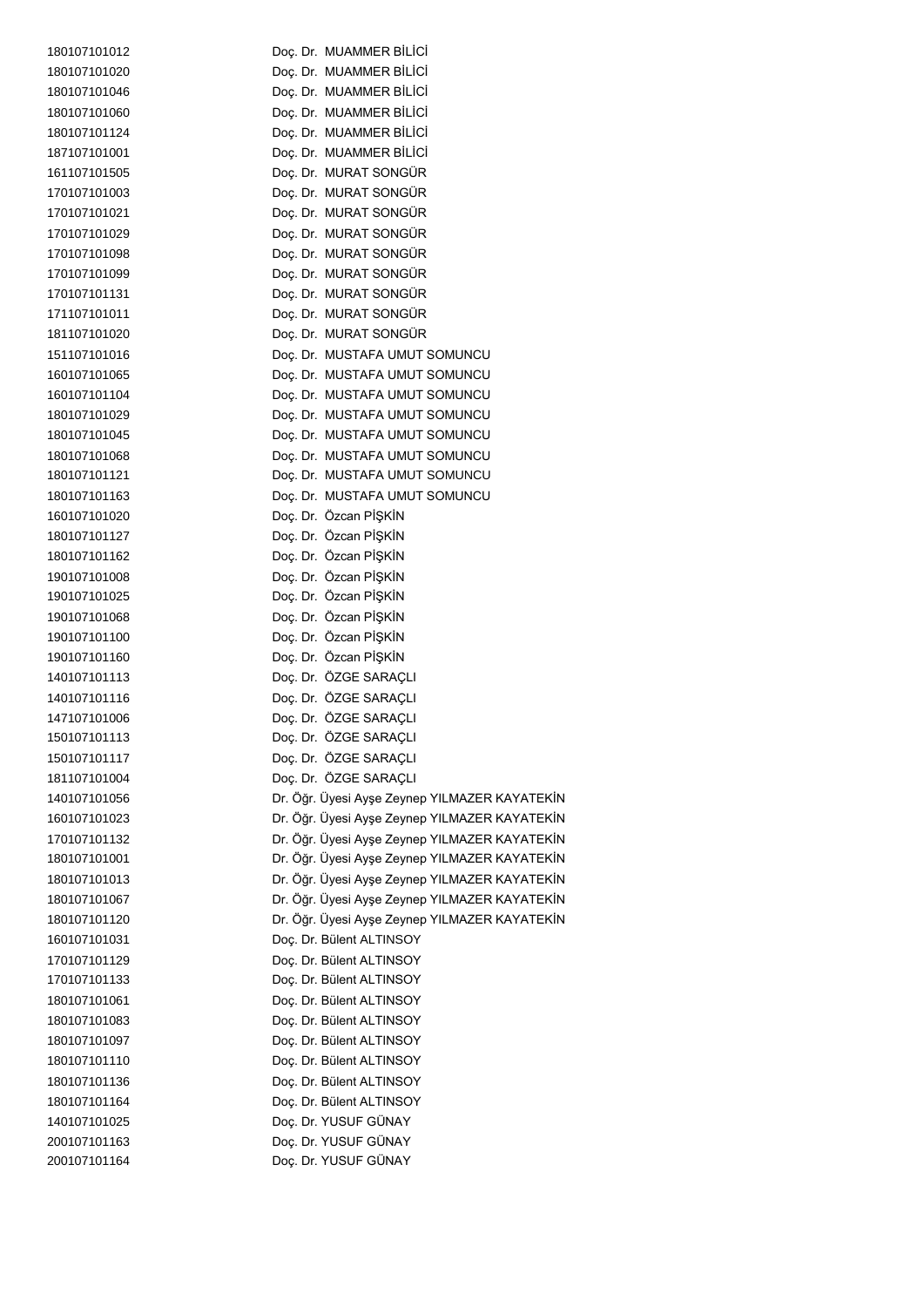| 201107101003 | Doç. Dr. YUSUF GÜNAY          |
|--------------|-------------------------------|
| 201107101004 | Doç. Dr. YUSUF GÜNAY          |
| 201107101006 | Doç. Dr. YUSUF GÜNAY          |
| 201107101009 | Doç. Dr. YUSUF GÜNAY          |
| 201107101012 | Doç. Dr. YUSUF GÜNAY          |
| 201107101017 | Doç. Dr. YUSUF GÜNAY          |
| 201107101052 | Doç.Dr. AHMET AVCI            |
| 201107101053 | Doç.Dr. AHMET AVCI            |
| 201107101054 | Doç.Dr. AHMET AVCI            |
| 201107101055 | Doç.Dr. AHMET AVCI            |
| 201107101056 | Doç.Dr. AHMET AVCI            |
| 201107101057 | Doç.Dr. AHMET AVCI            |
| 201107101058 | Doç.Dr. AHMET AVCI            |
| 201107101060 | Doç.Dr. AHMET AVCI            |
| 110107101524 | Doç.Dr. ATİLLA ALPAY          |
| 110107101526 | Doç.Dr. ATİLLA ALPAY          |
| 180107101152 | Doç.Dr. ATİLLA ALPAY          |
| 181107101023 | Doç.Dr. ATİLLA ALPAY          |
| 190107101013 | Doç.Dr. ATİLLA ALPAY          |
| 190107101029 | Doç.Dr. ATİLLA ALPAY          |
| 190107101030 | Doç.Dr. ATİLLA ALPAY          |
| 190107101058 | Doç.Dr. ATİLLA ALPAY          |
| 190107101099 | Doç.Dr. ATİLLA ALPAY          |
| 190107101115 | Doç.Dr. ATİLLA ALPAY          |
| 190107101143 | Doç.Dr. ATİLLA ALPAY          |
| 197107101001 | Doç.Dr. ATİLLA ALPAY          |
| 140107101001 | Doç.Dr. AYŞE SEMRA DEMİR AKÇA |
| 150107101002 | Doç.Dr. AYŞE SEMRA DEMİR AKÇA |
| 160107101001 | Doç.Dr. AYŞE SEMRA DEMİR AKÇA |
| 160107101002 | Doç.Dr. AYŞE SEMRA DEMİR AKÇA |
| 160107101004 | Doç.Dr. AYŞE SEMRA DEMİR AKÇA |
| 181107101005 | Doç.Dr. AYŞE SEMRA DEMİR AKÇA |
| 181107101009 | Doç.Dr. AYŞE SEMRA DEMİR AKÇA |
| 181107101503 | Doç.Dr. AYŞE SEMRA DEMİR AKÇA |
| 160107101024 | Doç.Dr. ERCAN ŞAHİN           |
| 160107101029 | Doç.Dr. ERCAN ŞAHİN           |
| 170107101002 | Doç.Dr. ERCAN ŞAHİN           |
| 170107101047 | Doç.Dr. ERCAN ŞAHİN           |
| 170107101048 | Doç.Dr. ERCAN ŞAHİN           |
| 170107101066 | Doç.Dr. ERCAN ŞAHİN           |
| 170107101070 | Doç.Dr. ERCAN ŞAHİN           |
| 170107101116 | Doç.Dr. ERCAN ŞAHİN           |
| 120107101077 | Doç.Dr. İSHAK ÖZEL TEKİN      |
| 137107101011 | Doç.Dr. İSHAK ÖZEL TEKİN      |
| 150107101100 | Doç.Dr. İSHAK ÖZEL TEKİN      |
| 150107101101 | Doç.Dr. İSHAK ÖZEL TEKİN      |
| 150107101103 | Doç.Dr. İSHAK ÖZEL TEKİN      |
| 180107101088 | Doç.Dr. MEHMET ORÇUN AKDEMİR  |
| 127107101503 | Doç.Dr. MEHMET ORÇUN AKDEMİR  |
| 157107101025 | Doç.Dr. MEHMET ORÇUN AKDEMİR  |
| 180107101030 | Doç.Dr. MEHMET ORÇUN AKDEMİR  |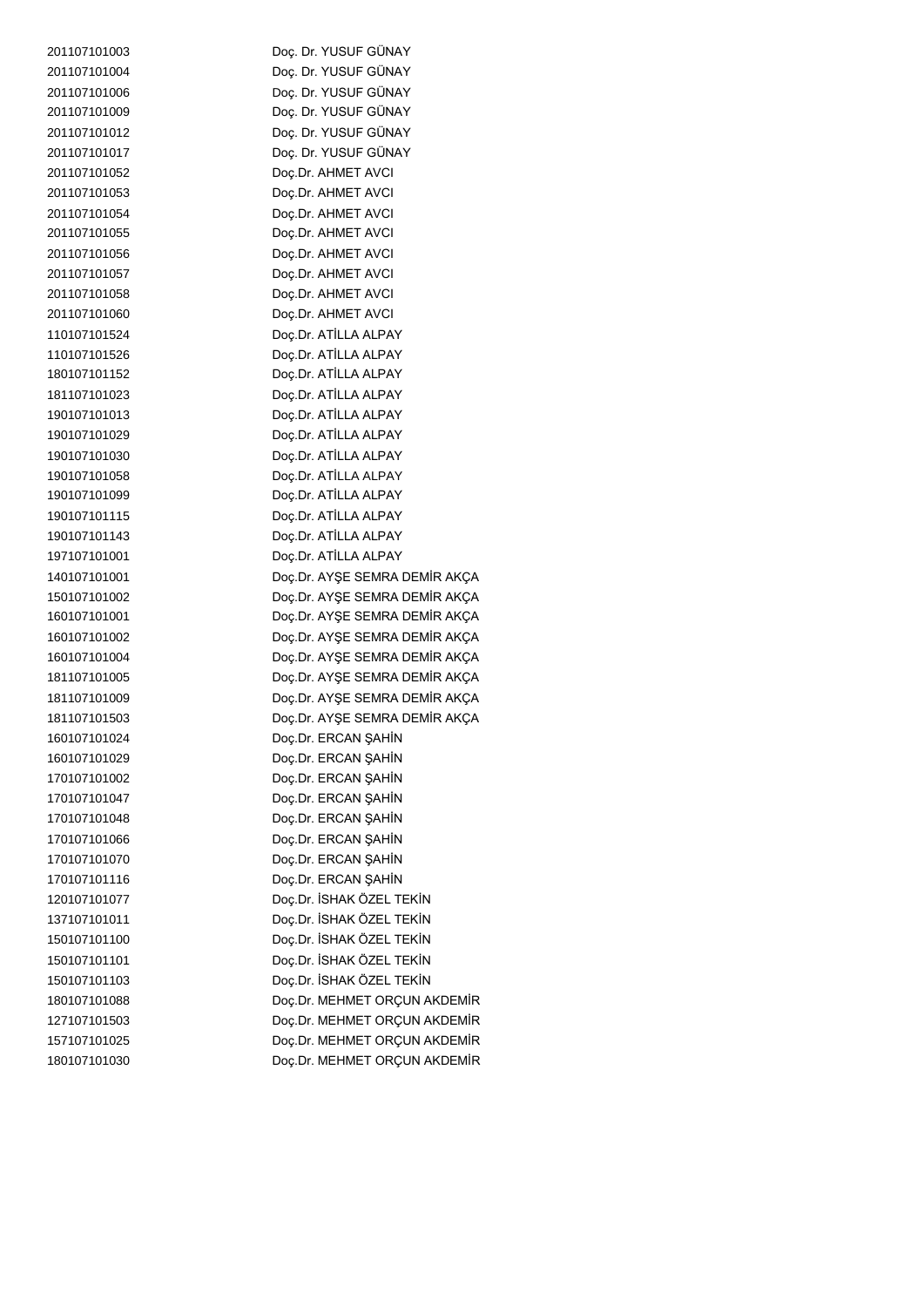Doç.Dr. MEHMET ORÇUN AKDEMİR Doç.Dr. MEHMET ORÇUN AKDEMİR Doç.Dr. MEHMET ORÇUN AKDEMİR Doç.Dr. MEHMET ORÇUN AKDEMİR Doç.Dr. MEHMET ORÇUN AKDEMİR Doç.Dr. MERTOL GÖKÇE Doç.Dr. MERTOL GÖKÇE Doç.Dr. MERTOL GÖKÇE Doç.Dr. MERTOL GÖKÇE Doç.Dr. MERTOL GÖKÇE Doç.Dr. MERTOL GÖKÇE Doç.Dr. MERTOL GÖKÇE Doç.Dr. MERTOL GÖKÇE Doç.Dr. MERYEM AKPOLAT FERAH Doç.Dr. MUTLU YÜKSEK Doç.Dr. MUTLU YÜKSEK Doç.Dr. MUTLU YÜKSEK Doç.Dr. MUTLU YÜKSEK Doç.Dr. MUTLU YÜKSEK Doç.Dr. MUTLU YÜKSEK Doç.Dr. MUTLU YÜKSEK Doç.Dr. MUTLU YÜKSEK Doç.Dr. MUTLU YÜKSEK Doç.Dr. SEVİM KARAKAŞ ÇELİK Doç.Dr. SULTAN ŞEVİK ELİÇORA Doç.Dr. SULTAN ŞEVİK ELİÇORA Doç.Dr. SULTAN ŞEVİK ELİÇORA Doç.Dr. SULTAN ŞEVİK ELİÇORA Doç.Dr. SULTAN ŞEVİK ELİÇORA Doç.Dr. SULTAN ŞEVİK ELİÇORA Doç.Dr. SULTAN ŞEVİK ELİÇORA Doç.Dr. SULTAN ŞEVİK ELİÇORA Doç.Dr. ZEHRA SAFİ ÖZ Doç.Dr. ZEHRA SAFİ ÖZ Doç.Dr. ZEHRA SAFİ ÖZ Dr. Öğr. Üyesi ANIL TURHAN ÇAKIR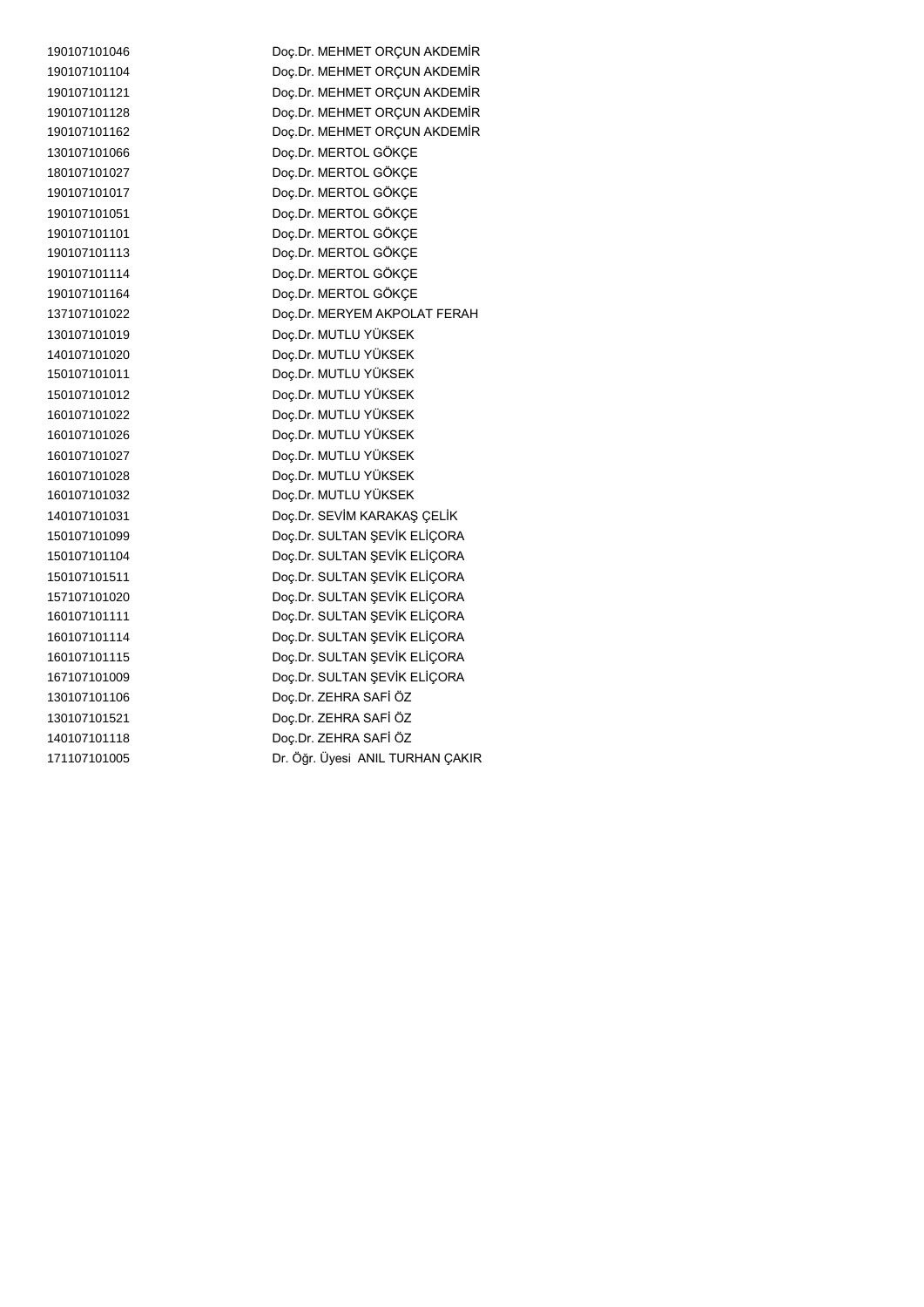Dr. Öğr. Üyesi ANIL TURHAN ÇAKIR Dr. Öğr. Üyesi ANIL TURHAN ÇAKIR Dr. Öğr. Üyesi ANIL TURHAN ÇAKIR Dr. Öğr. Üyesi ANIL TURHAN ÇAKIR Dr. Öğr. Üyesi ANIL TURHAN ÇAKIR Dr. Öğr. Üyesi ANIL TURHAN ÇAKIR Dr. Öğr. Üyesi ANIL TURHAN ÇAKIR Dr. Öğr. Üyesi ANIL TURHAN ÇAKIR Dr. Öğr. Üyesi REHA GİRGİN Dr. Öğr. Üyesi REHA GİRGİN Dr. Öğr. Üyesi REHA GİRGİN Dr. Öğr. Üyesi REHA GİRGİN Dr. Öğr. Üyesi REHA GİRGİN Dr. Öğr. Üyesi REHA GİRGİN Dr. Öğr. Üyesi REHA GİRGİN Dr. Öğr. Üyesi REHA GİRGİN Dr. Öğr. Üyesi REHA GİRGİN Dr. Öğr. Üyesi AYŞEGÜL TOMRUK ERDEM Dr. Öğr. Üyesi AYŞEGÜL TOMRUK ERDEM Dr. Öğr. Üyesi AYŞEGÜL TOMRUK ERDEM Dr. Öğr. Üyesi AYŞEGÜL TOMRUK ERDEM Dr. Öğr. Üyesi AYŞEGÜL TOMRUK ERDEM Dr. Öğr. Üyesi AYŞEGÜL TOMRUK ERDEM Dr. Öğr. Üyesi AYŞEGÜL TOMRUK ERDEM Dr. Öğr. Üyesi AYŞEGÜL TOMRUK ERDEM Dr. Öğr. Üyesi AYŞEGÜL TOMRUK ERDEM Dr. Öğr. Üyesi AYŞEGÜL TOMRUK ERDEM Dr. Öğr. Üyesi BİLGE PİRİ ÇİNAR Dr. Öğr. Üyesi BİLGE PİRİ ÇİNAR Dr. Öğr. Üyesi BİLGE PİRİ ÇİNAR Dr. Öğr. Üyesi BİLGE PİRİ ÇİNAR Dr. Öğr. Üyesi BİLGE PİRİ ÇİNAR Dr. Öğr. Üyesi BİLGE PİRİ ÇİNAR Dr. Öğr. Üyesi BİLGE PİRİ ÇİNAR Dr. Öğr. Üyesi COŞKUN EKEMEN Dr. Öğr. Üyesi COŞKUN EKEMEN Dr. Öğr. Üyesi COŞKUN EKEMEN Dr. Öğr. Üyesi COŞKUN EKEMEN Dr. Öğr. Üyesi COŞKUN EKEMEN Dr. Öğr. Üyesi COŞKUN EKEMEN Dr. Öğr. Üyesi COŞKUN EKEMEN Dr. Öğr. Üyesi İLKER ALACA Dr. Öğr. Üyesi İLKER ALACA Dr. Öğr. Üyesi İLKER ALACA Dr. Öğr. Üyesi İLKER ALACA Dr. Öğr. Üyesi İLKER ALACA Dr. Öğr. Üyesi İLKER ALACA Dr. Öğr. Üyesi İLKER ALACA Dr. Öğr. Üyesi İLKER ALACA Dr. Öğr. Üyesi İLKER ALACA Dr. Öğr. Üyesi İLKER ALACA Dr. Öğr. Üyesi İLKER ALACA Dr. Öğr. Üyesi KEZİBAN BOLLUCUOĞLU Dr. Öğr. Üyesi KEZİBAN BOLLUCUOĞLU Dr. Öğr. Üyesi KEZİBAN BOLLUCUOĞLU Dr. Öğr. Üyesi KEZİBAN BOLLUCUOĞLU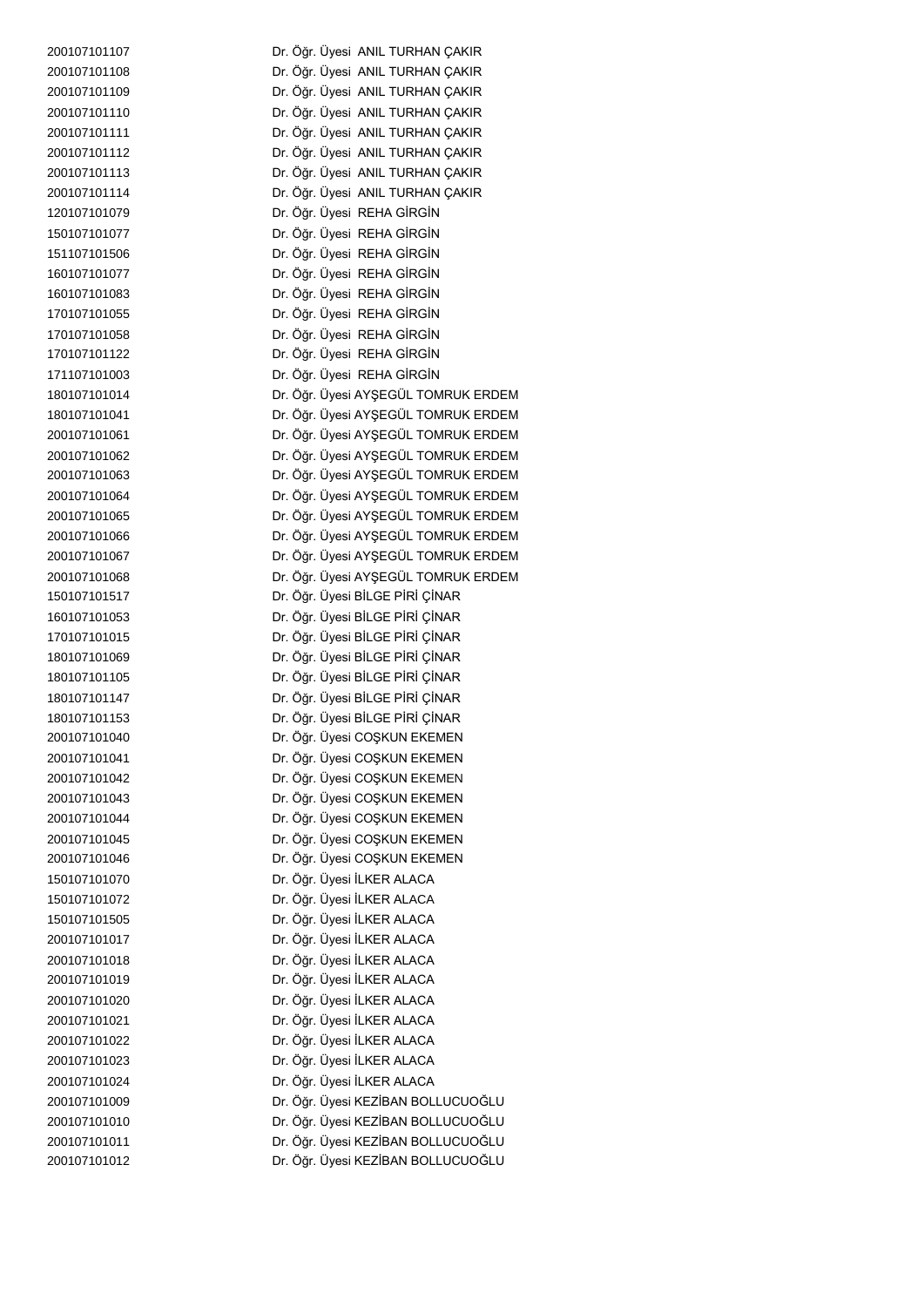Dr. Öğr. Üyesi KEZİBAN BOLLUCUOĞLU Dr. Öğr. Üyesi KEZİBAN BOLLUCUOĞLU Dr. Öğr. Üyesi KEZİBAN BOLLUCUOĞLU Dr. Öğr. Üyesi KEZİBAN BOLLUCUOĞLU Dr. Öğr. Üyesi METE ALPASLAN Dr. Öğr. Üyesi METE ALPASLAN Dr. Öğr. Üyesi METE ALPASLAN Dr. Öğr. Üyesi METE ALPASLAN Dr. Öğr. Üyesi METE ALPASLAN Dr. Öğr. Üyesi METE ALPASLAN Dr. Öğr. Üyesi METE ALPASLAN Dr. Öğr. Üyesi METE ALPASLAN Dr. Öğr. Üyesi MÜZEYYEN ASLANER AK Dr. Öğr. Üyesi MÜZEYYEN ASLANER AK Dr. Öğr. Üyesi MÜZEYYEN ASLANER AK Dr. Öğr. Üyesi MÜZEYYEN ASLANER AK Dr. Öğr. Üyesi MÜZEYYEN ASLANER AK Dr. Öğr. Üyesi MÜZEYYEN ASLANER AK Dr. Öğr. Üyesi MÜZEYYEN ASLANER AK Dr. Öğr. Üyesi MÜZEYYEN ASLANER AK Dr. Öğr. Üyesi ÖMERCAN TOPALOĞLU Dr. Öğr. Üyesi ÖMERCAN TOPALOĞLU Dr. Öğr. Üyesi ÖMERCAN TOPALOĞLU Dr. Öğr. Üyesi ÖMERCAN TOPALOĞLU Dr. Öğr. Üyesi ÖMERCAN TOPALOĞLU Dr. Öğr. Üyesi ÖMERCAN TOPALOĞLU Dr. Öğr. Üyesi ÖMERCAN TOPALOĞLU Dr. Öğr. Üyesi ÖMERCAN TOPALOĞLU Dr. Öğr. Üyesi PELİN ERTOP DOĞAN Dr. Öğr. Üyesi PELİN ERTOP DOĞAN Dr. Öğr. Üyesi PELİN ERTOP DOĞAN Dr. Öğr. Üyesi PELİN ERTOP DOĞAN Dr. Öğr. Üyesi PELİN ERTOP DOĞAN Dr. Öğr. Üyesi PELİN ERTOP DOĞAN Dr. Öğr. Üyesi PELİN ERTOP DOĞAN Dr. Öğr. Üyesi PELİN ERTOP DOĞAN Dr. Öğr. Üyesi PELİN ERTOP DOĞAN Dr. Öğr. Üyesi SAKİN TEKİN Dr. Öğr. Üyesi SAKİN TEKİN Dr. Öğr. Üyesi SAKİN TEKİN Dr. Öğr. Üyesi SAKİN TEKİN Dr. Öğr. Üyesi SAKİN TEKİN Dr. Öğr. Üyesi SAKİN TEKİN Dr. Öğr. Üyesi SAKİN TEKİN Dr. Öğr. Üyesi SAKİN TEKİN Dr. Öğr. Üyesi SAKİN TEKİN Dr. Öğr. Üyesi SERDAR BİLİCİ Dr. Öğr. Üyesi SERDAR BİLİCİ Dr. Öğr. Üyesi SERDAR BİLİCİ Dr. Öğr. Üyesi SERDAR BİLİCİ Dr. Öğr. Üyesi SERDAR BİLİCİ Dr. Öğr. Üyesi SERDAR BİLİCİ Dr. Öğr. Üyesi SERDAR BİLİCİ Dr. Öğr. Üyesi SERDAR BİLİCİ Dr. Öğr. Üyesi SERDAR BİLİCİ Dr. Öğr. Üyesi SERDAR BİLİCİ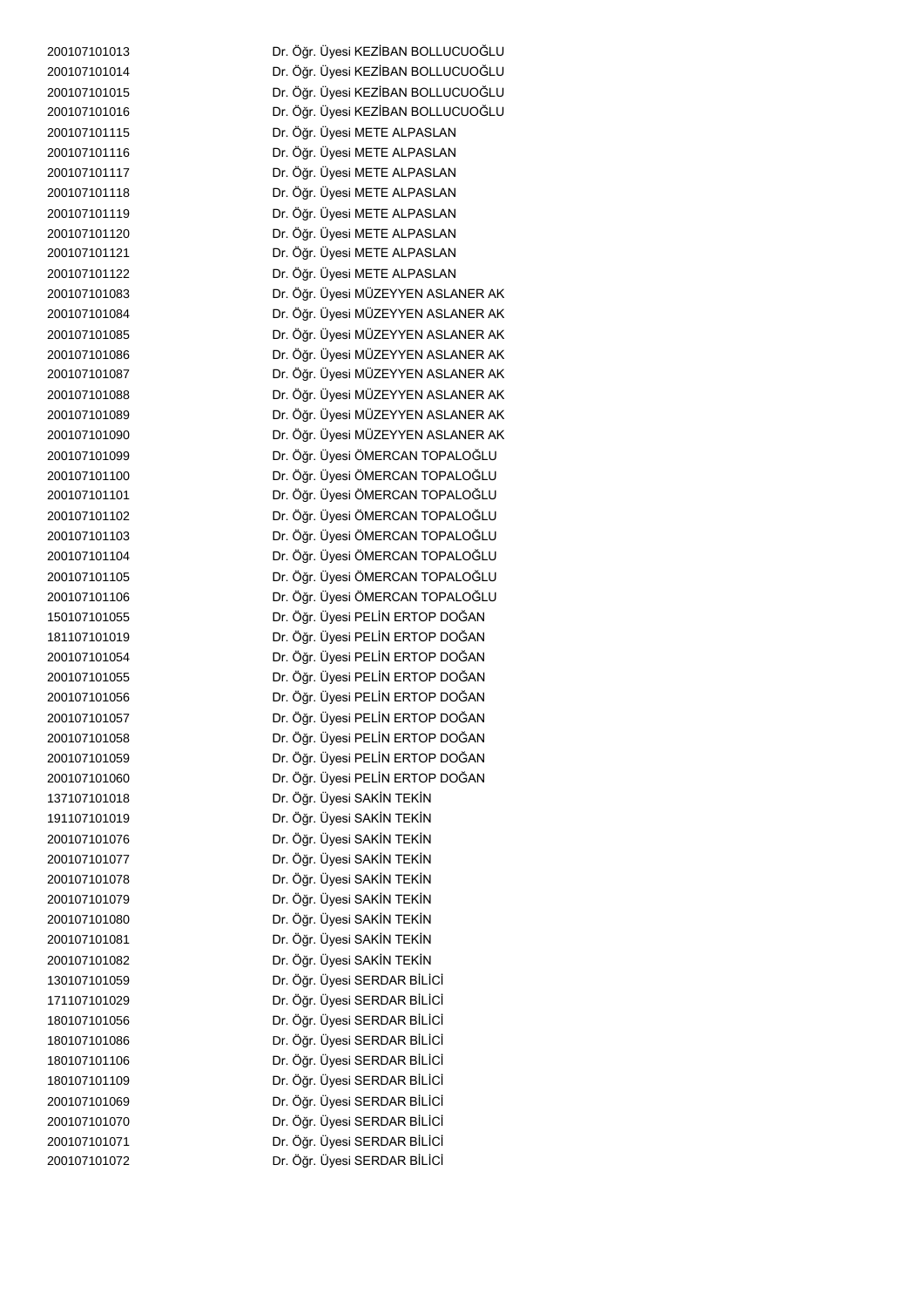Dr. Öğr. Üyesi SERDAR BİLİCİ Dr. Öğr. Üyesi SERDAR BİLİCİ Dr. Öğr. Üyesi SERDAR BİLİCİ Dr.Öğr. Üyesi ABDULLAH CÜNEYT HOCAGİL Dr.Öğr. Üyesi ABDULLAH CÜNEYT HOCAGİL Dr.Öğr. Üyesi ABDULLAH CÜNEYT HOCAGİL Dr.Öğr. Üyesi ABDULLAH CÜNEYT HOCAGİL Dr.Öğr. Üyesi ABDULLAH CÜNEYT HOCAGİL Dr.Öğr. Üyesi ABDULLAH CÜNEYT HOCAGİL Dr.Öğr. Üyesi ABDULLAH CÜNEYT HOCAGİL Dr.Öğr. Üyesi ABDULLAH CÜNEYT HOCAGİL Dr.Öğr. Üyesi ABDULLAH CÜNEYT HOCAGİL Dr.Öğr. Üyesi ADİLE YEŞİM AKDEMİR Dr.Öğr. Üyesi ADİLE YEŞİM AKDEMİR Dr.Öğr. Üyesi ADİLE YEŞİM AKDEMİR Dr.Öğr. Üyesi ADİLE YEŞİM AKDEMİR Dr.Öğr. Üyesi ADİLE YEŞİM AKDEMİR Dr.Öğr. Üyesi ADİLE YEŞİM AKDEMİR Dr.Öğr. Üyesi BELMA KALAYCI Dr.Öğr. Üyesi BELMA KALAYCI Dr.Öğr. Üyesi BELMA KALAYCI Dr.Öğr. Üyesi BELMA KALAYCI Dr.Öğr. Üyesi BELMA KALAYCI Dr.Öğr. Üyesi BELMA KALAYCI Dr.Öğr. Üyesi BELMA KALAYCI Dr.Öğr. Üyesi BELMA KALAYCI Dr.Öğr. Üyesi BELMA KALAYCI Dr.Öğr. Üyesi BENGÜ GÜLHAN AYDIN Dr.Öğr. Üyesi BENGÜ GÜLHAN AYDIN Dr.Öğr. Üyesi BENGÜ GÜLHAN AYDIN Dr.Öğr. Üyesi BENGÜ GÜLHAN AYDIN Dr.Öğr. Üyesi BENGÜ GÜLHAN AYDIN Dr.Öğr. Üyesi BENGÜ GÜLHAN AYDIN Dr.Öğr. Üyesi BENGÜ GÜLHAN AYDIN Dr.Öğr. Üyesi BENGÜ GÜLHAN AYDIN Dr.Öğr. Üyesi BİLGEHAN AÇIKGÖZ Dr.Öğr. Üyesi BİLGEHAN AÇIKGÖZ Dr.Öğr. Üyesi BİLGEHAN AÇIKGÖZ Dr.Öğr. Üyesi BİLGEHAN AÇIKGÖZ Dr.Öğr. Üyesi BİLGEHAN AÇIKGÖZ Dr.Öğr. Üyesi BİLGEHAN AÇIKGÖZ Dr.Öğr. Üyesi BİLGEHAN AÇIKGÖZ Dr.Öğr. Üyesi BİLGEHAN AÇIKGÖZ Dr.Öğr. Üyesi BİLGEHAN AÇIKGÖZ Dr.Öğr. Üyesi BİLGEHAN AÇIKGÖZ Dr.Öğr. Üyesi Burçin ACUNER Dr.Öğr. Üyesi Burçin ACUNER Dr.Öğr. Üyesi Burçin ACUNER Dr.Öğr. Üyesi Burçin ACUNER Dr.Öğr. Üyesi Burçin ACUNER Dr.Öğr. Üyesi Burçin ACUNER Dr.Öğr. Üyesi CENK MURAT ÖZER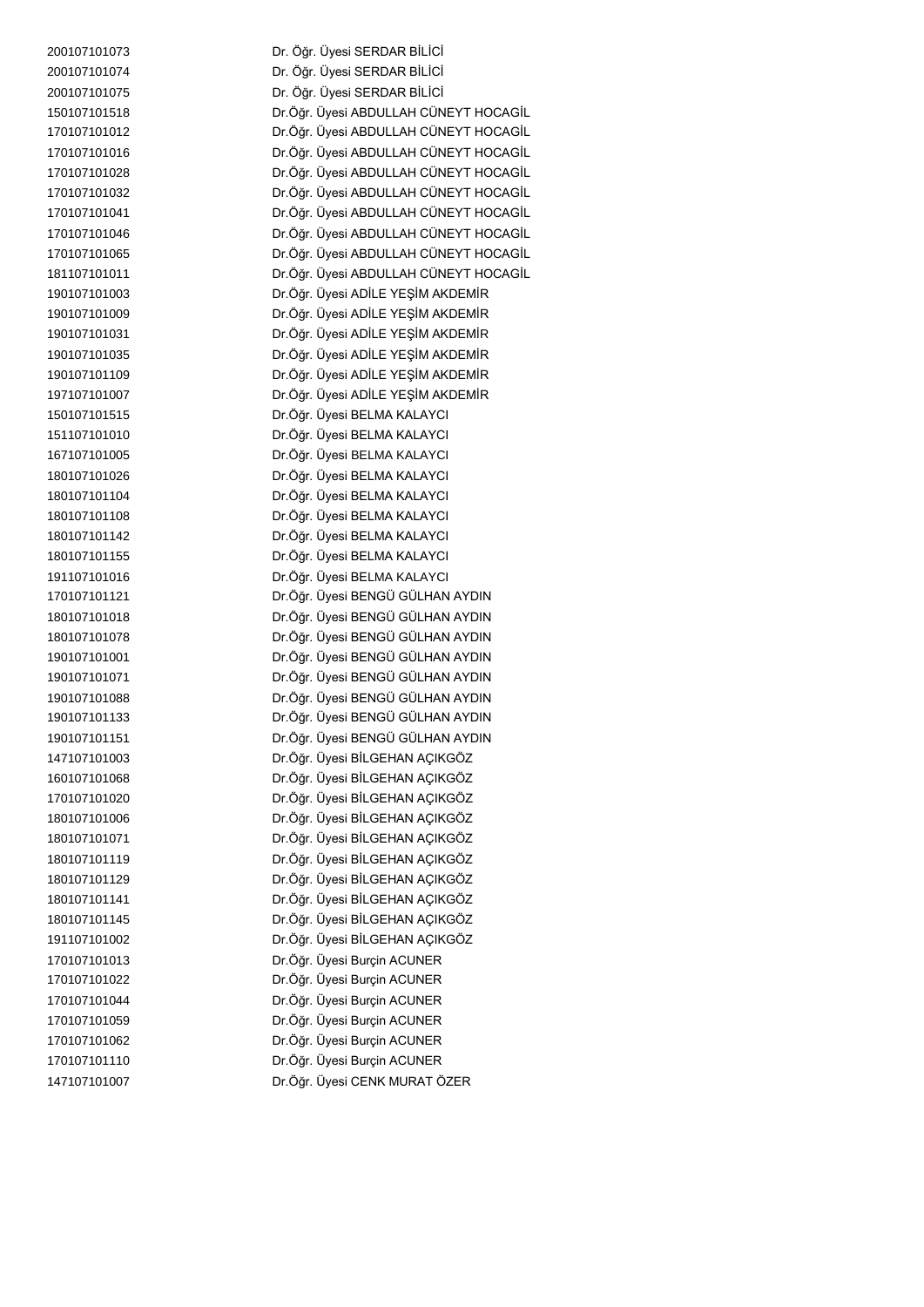Dr.Öğr. Üyesi ÇAĞDAŞ BAYTAR Dr.Öğr. Üyesi ÇAĞDAŞ BAYTAR Dr.Öğr. Üyesi ÇAĞDAŞ BAYTAR Dr.Öğr. Üyesi ÇAĞDAŞ BAYTAR Dr.Öğr. Üyesi ÇAĞDAŞ BAYTAR Dr.Öğr. Üyesi ÇAĞDAŞ BAYTAR Dr.Öğr. Üyesi ÇAĞDAŞ BAYTAR Dr.Öğr. Üyesi ÇAĞDAŞ BAYTAR Dr.Öğr. Üyesi DEMET HACISEYİTOĞLU Dr.Öğr. Üyesi DEMET HACISEYİTOĞLU Dr.Öğr. Üyesi DEMET HACISEYİTOĞLU Dr.Öğr. Üyesi DEMET HACISEYİTOĞLU Dr.Öğr. Üyesi DEMET HACISEYİTOĞLU Dr.Öğr. Üyesi DEMET HACISEYİTOĞLU Dr.Öğr. Üyesi DEMET HACISEYİTOĞLU Dr.Öğr. Üyesi DEMET HACISEYİTOĞLU Dr.Öğr. Üyesi DENİZ BAKLACI Dr.Öğr. Üyesi DENİZ BAKLACI Dr.Öğr. Üyesi DENİZ BAKLACI Dr.Öğr. Üyesi DENİZ BAKLACI Dr.Öğr. Üyesi DENİZ BAKLACI Dr.Öğr. Üyesi DENİZ BAKLACI Dr.Öğr. Üyesi DENİZ BAKLACI Dr.Öğr. Üyesi DENİZ BAKLACI Dr.Öğr. Üyesi DENİZ BAKLACI Dr.Öğr. Üyesi DENİZ BAKLACI Dr.Öğr. Üyesi DENİZ BAKLACI Dr.Öğr. Üyesi Duygu ERDEM Dr.Öğr. Üyesi Duygu ERDEM Dr.Öğr. Üyesi Duygu ERDEM Dr.Öğr. Üyesi Duygu ERDEM Dr.Öğr. Üyesi Duygu ERDEM Dr.Öğr. Üyesi Duygu ERDEM Dr.Öğr. Üyesi Duygu ERDEM Dr.Öğr. Üyesi Duygu ERDEM Dr.Öğr. Üyesi DUYGU TATLI Dr.Öğr. Üyesi DUYGU TATLI Dr.Öğr. Üyesi DUYGU TATLI Dr.Öğr. Üyesi DUYGU TATLI Dr.Öğr. Üyesi DUYGU TATLI Dr.Öğr. Üyesi EMEL HAZİNEDAR Dr.Öğr. Üyesi EMEL HAZİNEDAR Dr.Öğr. Üyesi EMEL HAZİNEDAR Dr.Öğr. Üyesi EMEL HAZİNEDAR Dr.Öğr. Üyesi EMEL HAZİNEDAR Dr.Öğr. Üyesi EMEL HAZİNEDAR Dr.Öğr. Üyesi EMEL HAZİNEDAR Dr.Öğr. Üyesi EMRAH KESKİN Dr.Öğr. Üyesi EMRAH KESKİN Dr.Öğr. Üyesi EMRAH KESKİN Dr.Öğr. Üyesi EMRAH KESKİN Dr.Öğr. Üyesi EMRAH KESKİN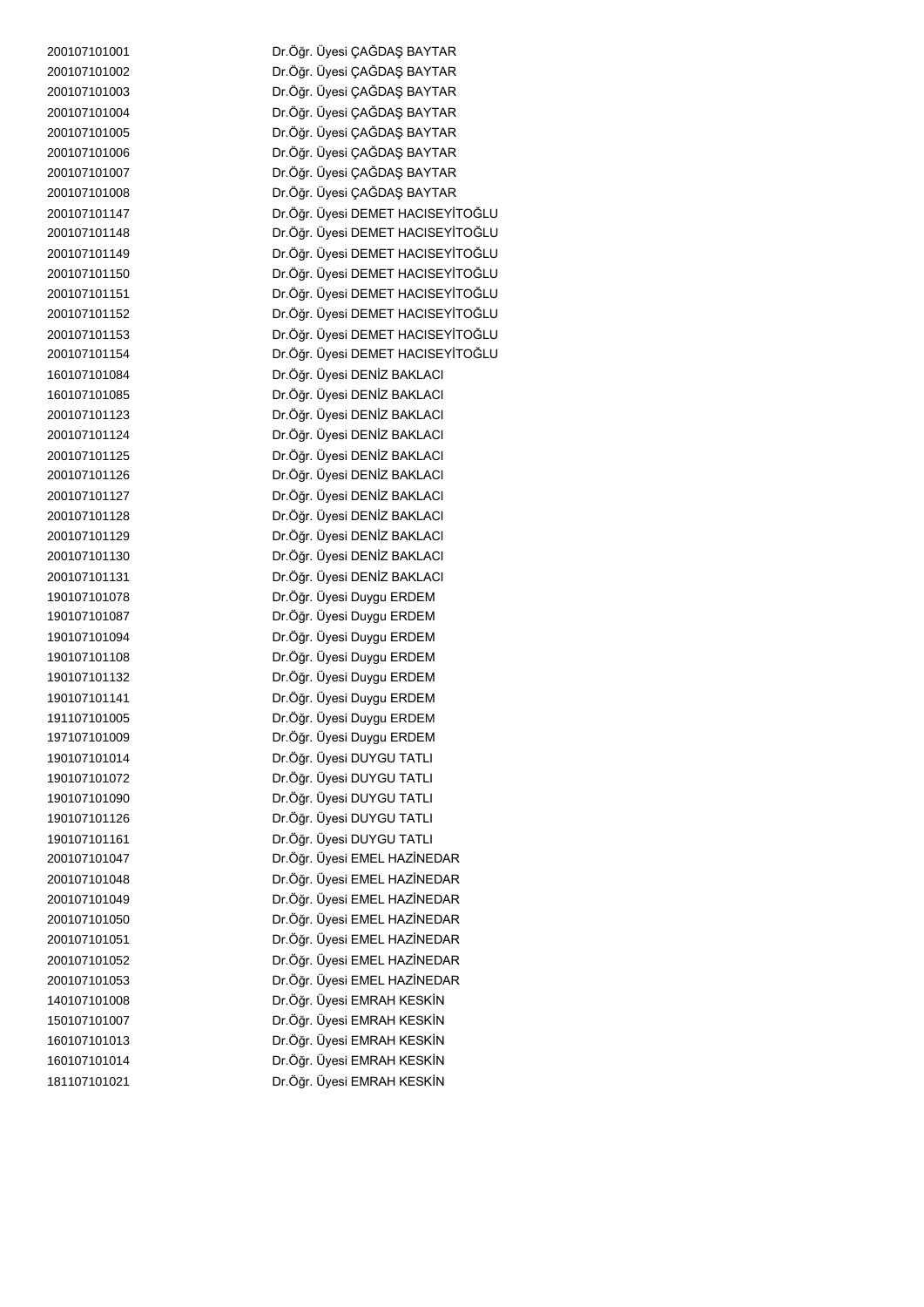Dr.Öğr. Üyesi EMRAH KESKİN Dr.Öğr. Üyesi EMRAH KESKİN Dr.Öğr. Üyesi EMRE HORUZ Dr.Öğr. Üyesi EMRE HORUZ Dr.Öğr. Üyesi EMRE HORUZ Dr.Öğr. Üyesi EMRE HORUZ Dr.Öğr. Üyesi EMRE HORUZ Dr.Öğr. Üyesi EMRE HORUZ Dr.Öğr. Üyesi EMRE HORUZ Dr.Öğr. Üyesi EMRE HORUZ Dr.Öğr. Üyesi ERGİN BİLGİN Dr.Öğr. Üyesi ERGİN BİLGİN Dr.Öğr. Üyesi ERGİN BİLGİN Dr.Öğr. Üyesi ERGİN BİLGİN Dr.Öğr. Üyesi ERGİN BİLGİN Dr.Öğr. Üyesi ERTUĞRUL DALGIÇ Dr.Öğr. Üyesi ERTUĞRUL DALGIÇ Dr.Öğr. Üyesi ERTUĞRUL DALGIÇ Dr.Öğr. Üyesi ERTUĞRUL DALGIÇ Dr.Öğr. Üyesi ERTUĞRUL DALGIÇ Dr.Öğr. Üyesi ERTUĞRUL DALGIÇ Dr.Öğr. Üyesi ERTUĞRUL DALGIÇ Dr.Öğr. Üyesi ERTUĞRUL DALGIÇ Dr.Öğr. Üyesi ERTUĞRUL DALGIÇ Dr.Öğr. Üyesi ESRA ACIMAN Dr.Öğr. Üyesi ESRA ACIMAN Dr.Öğr. Üyesi ESRA ACIMAN Dr.Öğr. Üyesi ESRA ACIMAN Dr.Öğr. Üyesi ESRA ACIMAN Dr.Öğr. Üyesi ESRA ACIMAN Dr.Öğr. Üyesi ESRA ACIMAN Dr.Öğr. Üyesi Fatma ERBOY Dr.Öğr. Üyesi Fatma ERBOY Dr.Öğr. Üyesi Fatma ERBOY Dr.Öğr. Üyesi Fatma ERBOY Dr.Öğr. Üyesi Fatma ERBOY Dr.Öğr. Üyesi Fatma ERBOY Dr.Öğr. Üyesi Fatma ERBOY Dr.Öğr. Üyesi Fatma ERBOY Dr.Öğr. Üyesi Fatma ERBOY Dr.Öğr. Üyesi FİLİZ KUTLU Dr.Öğr. Üyesi FİLİZ KUTLU Dr.Öğr. Üyesi FİLİZ KUTLU Dr.Öğr. Üyesi FİLİZ KUTLU Dr.Öğr. Üyesi FİLİZ KUTLU Dr.Öğr. Üyesi FİLİZ KUTLU Dr.Öğr. Üyesi FİLİZ KUTLU Dr.Öğr. Üyesi FİLİZ KUTLU Dr.Öğr. Üyesi FÜRÜZAN KÖKTÜRK Dr.Öğr. Üyesi GAMZE KÜÇÜKOSMAN Dr.Öğr. Üyesi GAMZE KÜÇÜKOSMAN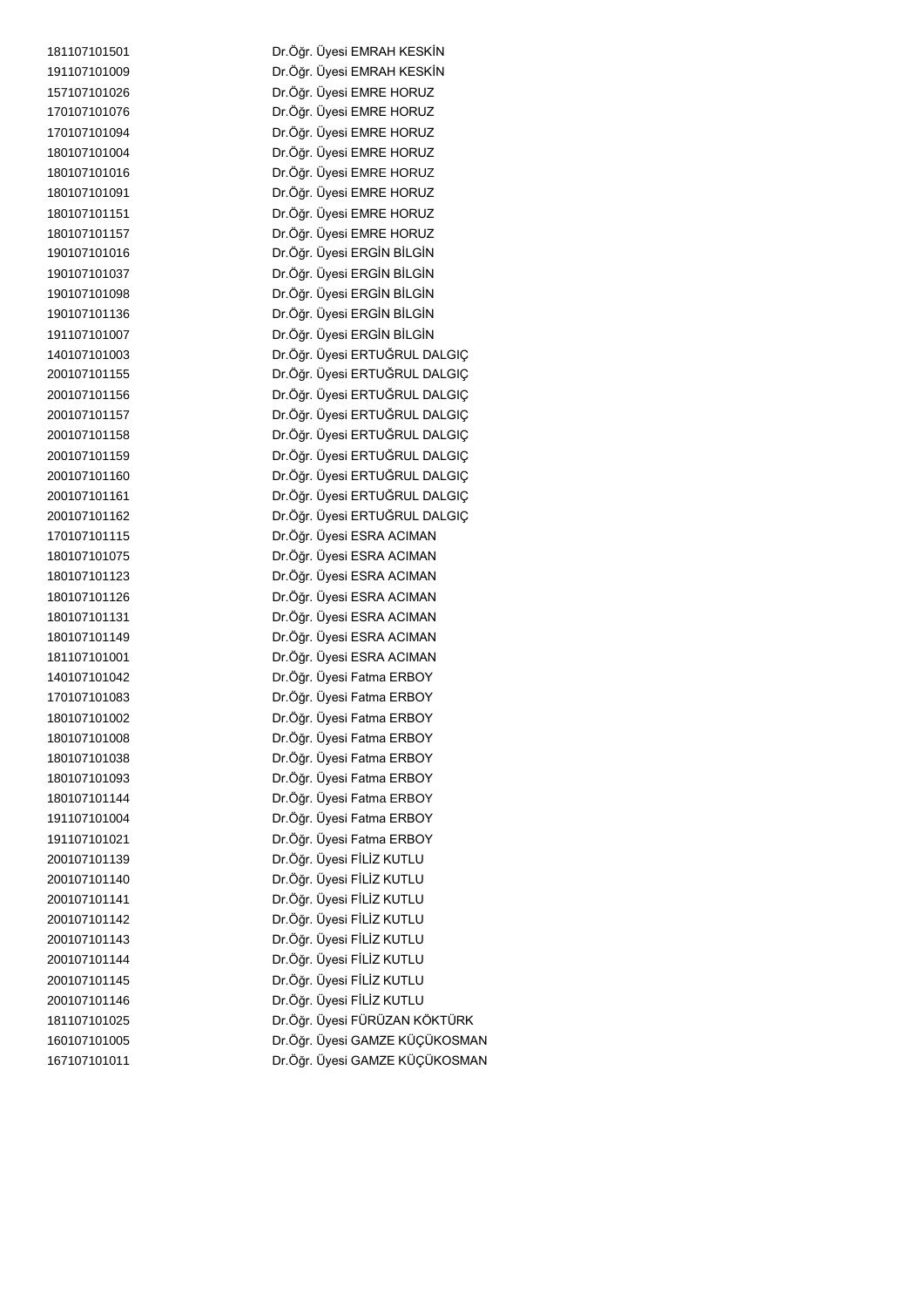Dr.Öğr. Üyesi GAMZE KÜÇÜKOSMAN Dr.Öğr. Üyesi GAMZE KÜÇÜKOSMAN Dr.Öğr. Üyesi GÖRKER SEL Dr.Öğr. Üyesi GÖRKER SEL Dr.Öğr. Üyesi GÖRKER SEL Dr.Öğr. Üyesi GÖRKER SEL Dr.Öğr. Üyesi GÖRKER SEL Dr.Öğr. Üyesi GÖRKER SEL Dr.Öğr. Üyesi GÖRKER SEL Dr.Öğr. Üyesi GÖRKER SEL Dr.Öğr. Üyesi GÖRKER SEL Dr.Öğr. Üyesi GÜNEŞ ÇAKMAK GENÇ Dr.Öğr. Üyesi GÜNEŞ ÇAKMAK GENÇ Dr.Öğr. Üyesi GÜNTER DİLSİZ Dr.Öğr. Üyesi GÜNTER DİLSİZ Dr.Öğr. Üyesi GÜNTER DİLSİZ Dr.Öğr. Üyesi GÜNTER DİLSİZ Dr.Öğr. Üyesi GÜNTER DİLSİZ Dr.Öğr. Üyesi GÜNTER DİLSİZ Dr.Öğr. Üyesi GÜNTER DİLSİZ Dr.Öğr. Üyesi GÜNTER DİLSİZ Dr.Öğr. Üyesi GÜRAY CEYLAN Dr.Öğr. Üyesi GÜRAY CEYLAN Dr.Öğr. Üyesi GÜRAY CEYLAN Dr.Öğr. Üyesi GÜRAY CEYLAN Dr.Öğr. Üyesi GÜRAY CEYLAN Dr.Öğr. Üyesi GÜRAY CEYLAN Dr.Öğr. Üyesi GÜRAY CEYLAN Dr.Öğr. Üyesi GÜRAY CEYLAN Dr.Öğr. Üyesi Habib KHOSHVAGHTİ Dr.Öğr. Üyesi HAKAN KARDEŞ Dr.Öğr. Üyesi HAKAN KARDEŞ Dr.Öğr. Üyesi HAKAN KARDEŞ Dr.Öğr. Üyesi HAKAN KARDEŞ Dr.Öğr. Üyesi HAKAN KARDEŞ Dr.Öğr. Üyesi HAKAN KARDEŞ Dr.Öğr. Üyesi HAKAN KARDEŞ Dr.Öğr. Üyesi HAKAN KARDEŞ Dr.Öğr. Üyesi HAKAN KARDEŞ Dr.Öğr. Üyesi HASAN ALİ AYDIN Dr.Öğr. Üyesi HASAN ALİ AYDIN

Dr.Öğr. Üyesi GAMZE KÜÇÜKOSMAN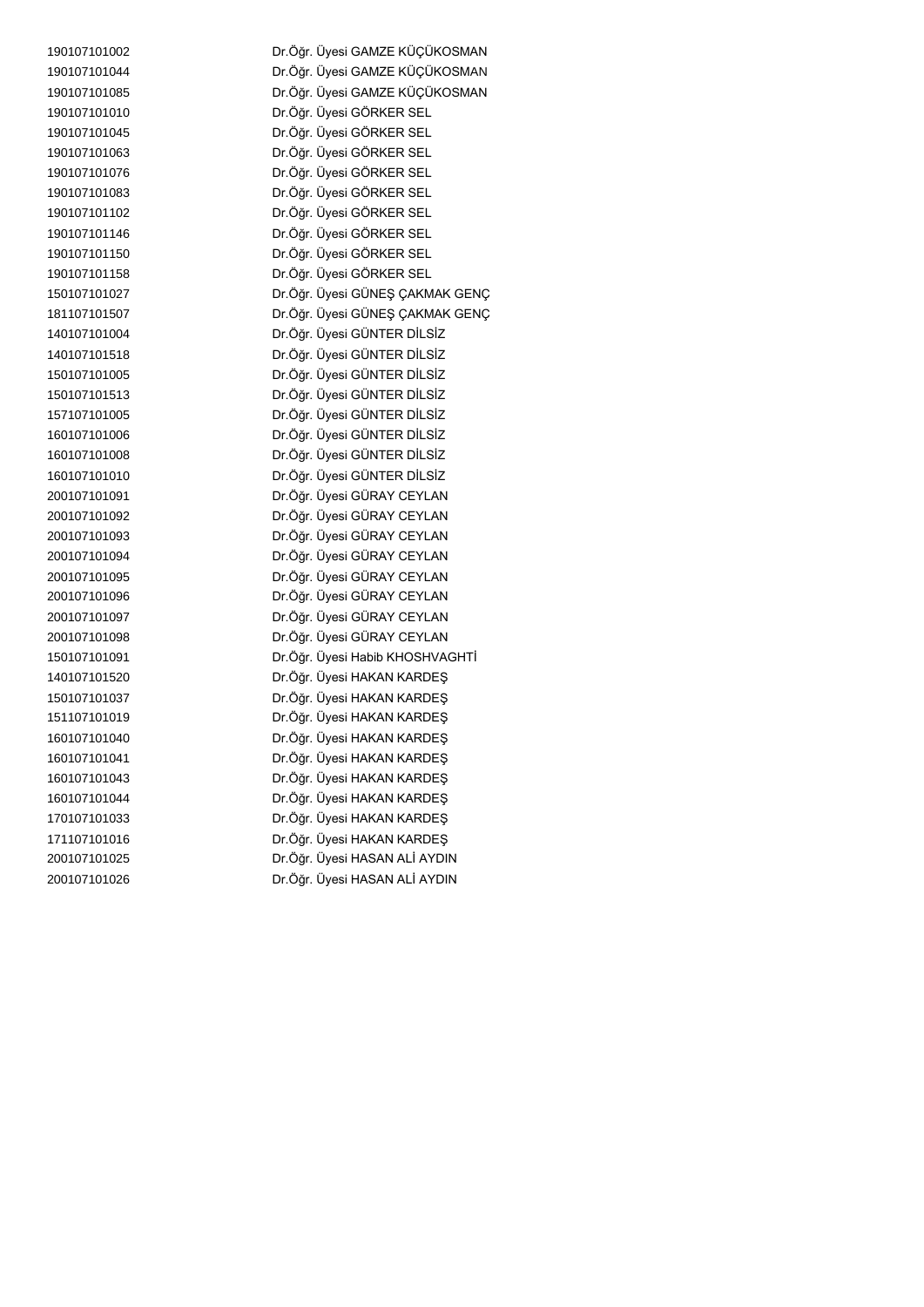Dr.Öğr. Üyesi HASAN ALİ AYDIN Dr.Öğr. Üyesi HASAN ALİ AYDIN Dr.Öğr. Üyesi HASAN ALİ AYDIN Dr.Öğr. Üyesi HASAN ALİ AYDIN Dr.Öğr. Üyesi HASAN ALİ AYDIN Dr.Öğr. Üyesi HASAN ALİ AYDIN Dr.Öğr. Üyesi HİLAL HOCAGİL Dr.Öğr. Üyesi HİLAL HOCAGİL Dr.Öğr. Üyesi HİLAL HOCAGİL Dr.Öğr. Üyesi HİLAL HOCAGİL Dr.Öğr. Üyesi HİLAL HOCAGİL Dr.Öğr. Üyesi HİLAL HOCAGİL Dr.Öğr. Üyesi İLHAN TAŞDÖVEN Dr.Öğr. Üyesi İLHAN TAŞDÖVEN Dr.Öğr. Üyesi İLHAN TAŞDÖVEN Dr.Öğr. Üyesi İLHAN TAŞDÖVEN Dr.Öğr. Üyesi İLHAN TAŞDÖVEN Dr.Öğr. Üyesi İLHAN TAŞDÖVEN Dr.Öğr. Üyesi İLHAN TAŞDÖVEN Dr.Öğr. Üyesi İNCİ TURAN Dr.Öğr. Üyesi İNCİ TURAN Dr.Öğr. Üyesi İNCİ TURAN Dr.Öğr. Üyesi İNCİ TURAN Dr. Öğr. Üyesi Şerife YILMAZ Dr.Öğr. Üyesi METE KEÇECİ Dr.Öğr. Üyesi METE KEÇECİ Dr.Öğr. Üyesi MUSTAFA AÇIKGÖZ Dr.Öğr. Üyesi MUSTAFA AÇIKGÖZ Dr.Öğr. Üyesi MUSTAFA AÇIKGÖZ Dr.Öğr. Üyesi MUSTAFA AÇIKGÖZ Dr.Öğr. Üyesi MUSTAFA AÇIKGÖZ Dr.Öğr. Üyesi MUSTAFA AÇIKGÖZ Dr.Öğr. Üyesi MUSTAFA AÇIKGÖZ Dr.Öğr. Üyesi MUSTAFA AÇIKGÖZ Dr.Öğr. Üyesi MUSTAFA ÇAĞATAY BÜYÜKUYSAL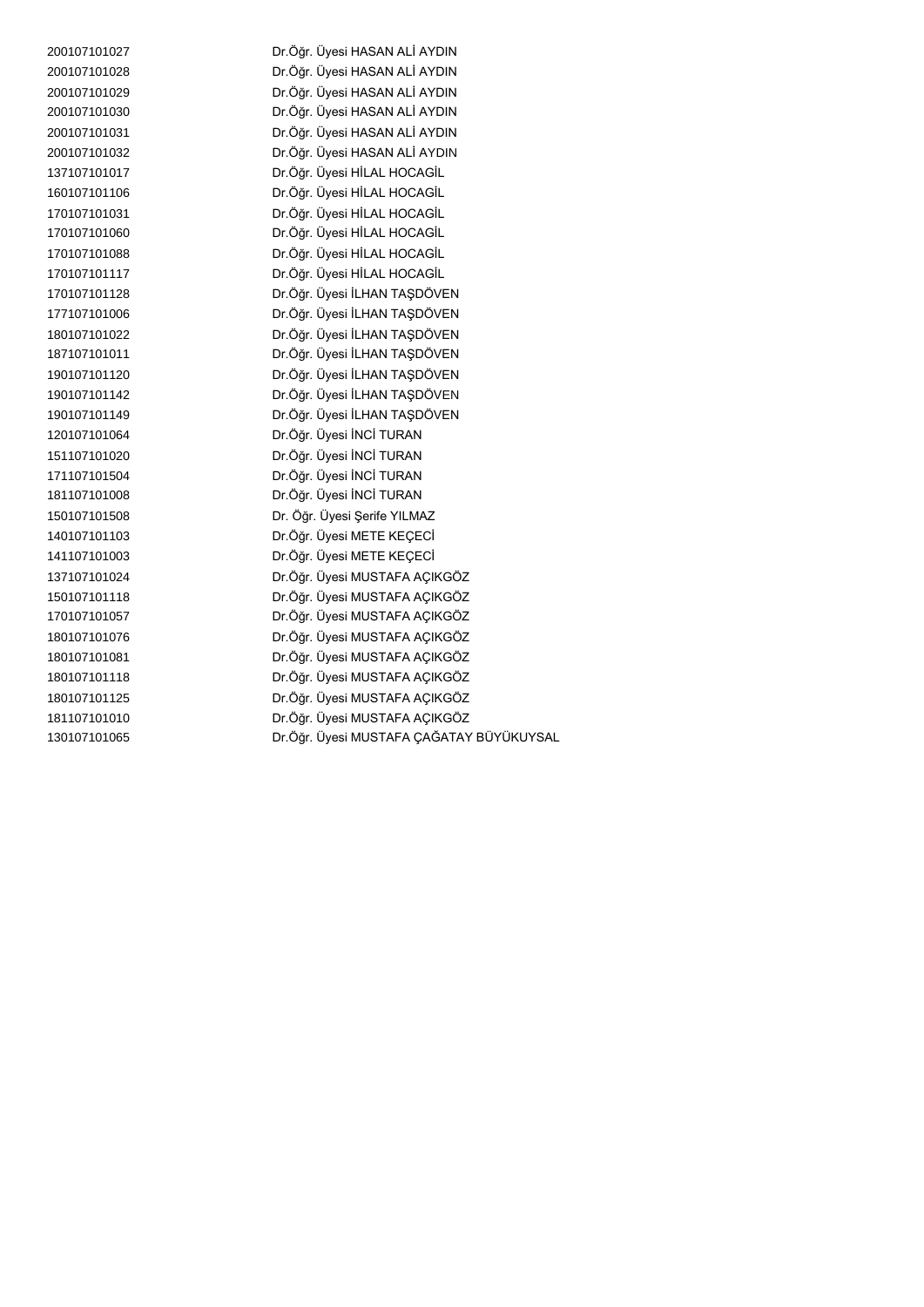Dr.Öğr. Üyesi MUSTAFA ÇAĞATAY BÜYÜKUYSAL Dr.Öğr. Üyesi MUSTAFA OZAN ÇAKIR Dr.Öğr. Üyesi MUSTAFA OZAN ÇAKIR Dr.Öğr. Üyesi MUSTAFA OZAN ÇAKIR Dr.Öğr. Üyesi MUSTAFA OZAN ÇAKIR Dr.Öğr. Üyesi MUSTAFA OZAN ÇAKIR Dr.Öğr. Üyesi MUSTAFA OZAN ÇAKIR Dr.Öğr. Üyesi MUSTAFA OZAN ÇAKIR Dr.Öğr. Üyesi MUSTAFA OZAN ÇAKIR Dr.Öğr. Üyesi NAZMİYE YÜKSEK Dr.Öğr. Üyesi NAZMİYE YÜKSEK Dr.Öğr. Üyesi NAZMİYE YÜKSEK Dr.Öğr. Üyesi NAZMİYE YÜKSEK Dr.Öğr. Üyesi NAZMİYE YÜKSEK Dr.Öğr. Üyesi NAZMİYE YÜKSEK Dr.Öğr. Üyesi NAZMİYE YÜKSEK Dr.Öğr. Üyesi ÖNDER ÇİNAR Dr.Öğr. Üyesi ÖNDER ÇİNAR Dr.Öğr. Üyesi ÖNDER ÇİNAR Dr.Öğr. Üyesi ÖNDER ÇİNAR Dr.Öğr. Üyesi ÖNDER ÇİNAR Dr.Öğr. Üyesi ÖNDER ÇİNAR Dr.Öğr. Üyesi ÖNDER ÇİNAR Dr.Öğr. Üyesi ÖNDER ÇİNAR Dr.Öğr. Üyesi ÖNDER ÇİNAR Dr.Öğr. Üyesi ÖZLEM ELMAS Dr.Öğr. Üyesi ÖZLEM ELMAS Dr.Öğr. Üyesi ÖZLEM ELMAS Dr.Öğr. Üyesi ÖZLEM ELMAS Dr.Öğr. Üyesi ÖZLEM ELMAS Dr.Öğr. Üyesi ÖZLEM ELMAS Dr.Öğr. Üyesi ÖZLEM ELMAS Dr.Öğr. Üyesi ÖZLEM ELMAS Dr.Öğr. Üyesi RABİYE USLU ERDEMİR Dr.Öğr. Üyesi RABİYE USLU ERDEMİR Dr.Öğr. Üyesi RABİYE USLU ERDEMİR Dr.Öğr. Üyesi RABİYE USLU ERDEMİR Dr.Öğr. Üyesi RABİYE USLU ERDEMİR Dr.Öğr. Üyesi RABİYE USLU ERDEMİR Dr.Öğr. Üyesi RABİYE USLU ERDEMİR Dr.Öğr. Üyesi RABİYE USLU ERDEMİR Dr.Öğr. Üyesi RAHŞAN DİLEK OKYAY Dr.Öğr. Üyesi RAHŞAN DİLEK OKYAY Dr.Öğr. Üyesi RAHŞAN DİLEK OKYAY Dr.Öğr. Üyesi RAHŞAN DİLEK OKYAY Dr.Öğr. Üyesi RAHŞAN DİLEK OKYAY Dr.Öğr. Üyesi RAHŞAN DİLEK OKYAY Dr.Öğr. Üyesi RAHŞAN DİLEK OKYAY Dr.Öğr. Üyesi RAHŞAN DİLEK OKYAY Dr.Öğr. Üyesi SITKI AKİN TURAN